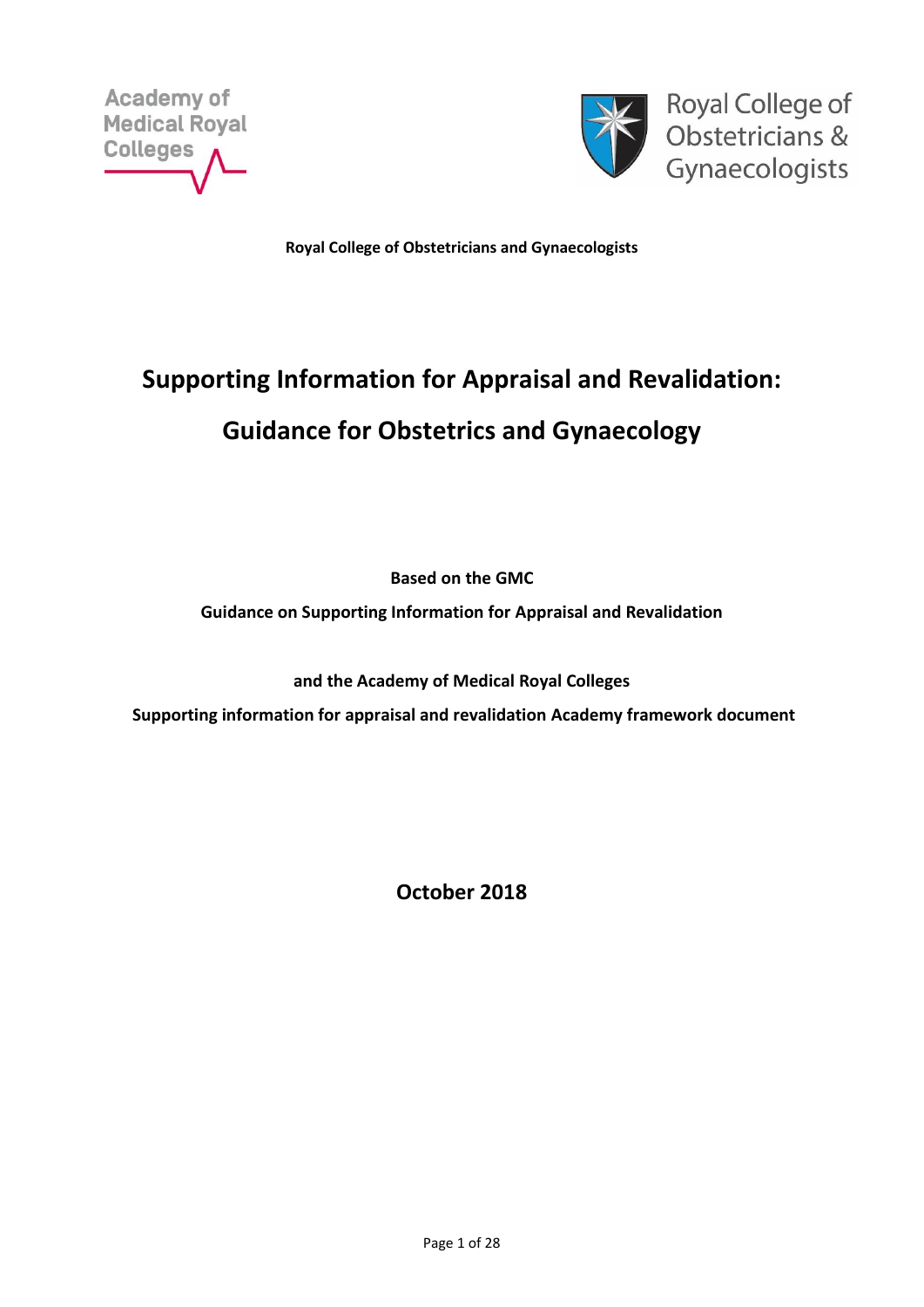# **Contents**

| 1. |      |                                                                        |  |
|----|------|------------------------------------------------------------------------|--|
| 2. |      |                                                                        |  |
|    | 2.1. |                                                                        |  |
|    | 2.2. |                                                                        |  |
|    | 2.3. |                                                                        |  |
|    | 2.4. |                                                                        |  |
|    | 2.5. |                                                                        |  |
| 3. |      |                                                                        |  |
|    | 3.1. |                                                                        |  |
|    | 3.2. |                                                                        |  |
|    | 3.3. |                                                                        |  |
|    | 3.4. | Feedback from patients or those to whom you provide medical services17 |  |
|    | 3.5. |                                                                        |  |
|    | 3.6. |                                                                        |  |
| 4. |      |                                                                        |  |
|    | 4.1. |                                                                        |  |
|    | 4.2. |                                                                        |  |
|    | 4.3. |                                                                        |  |
|    |      |                                                                        |  |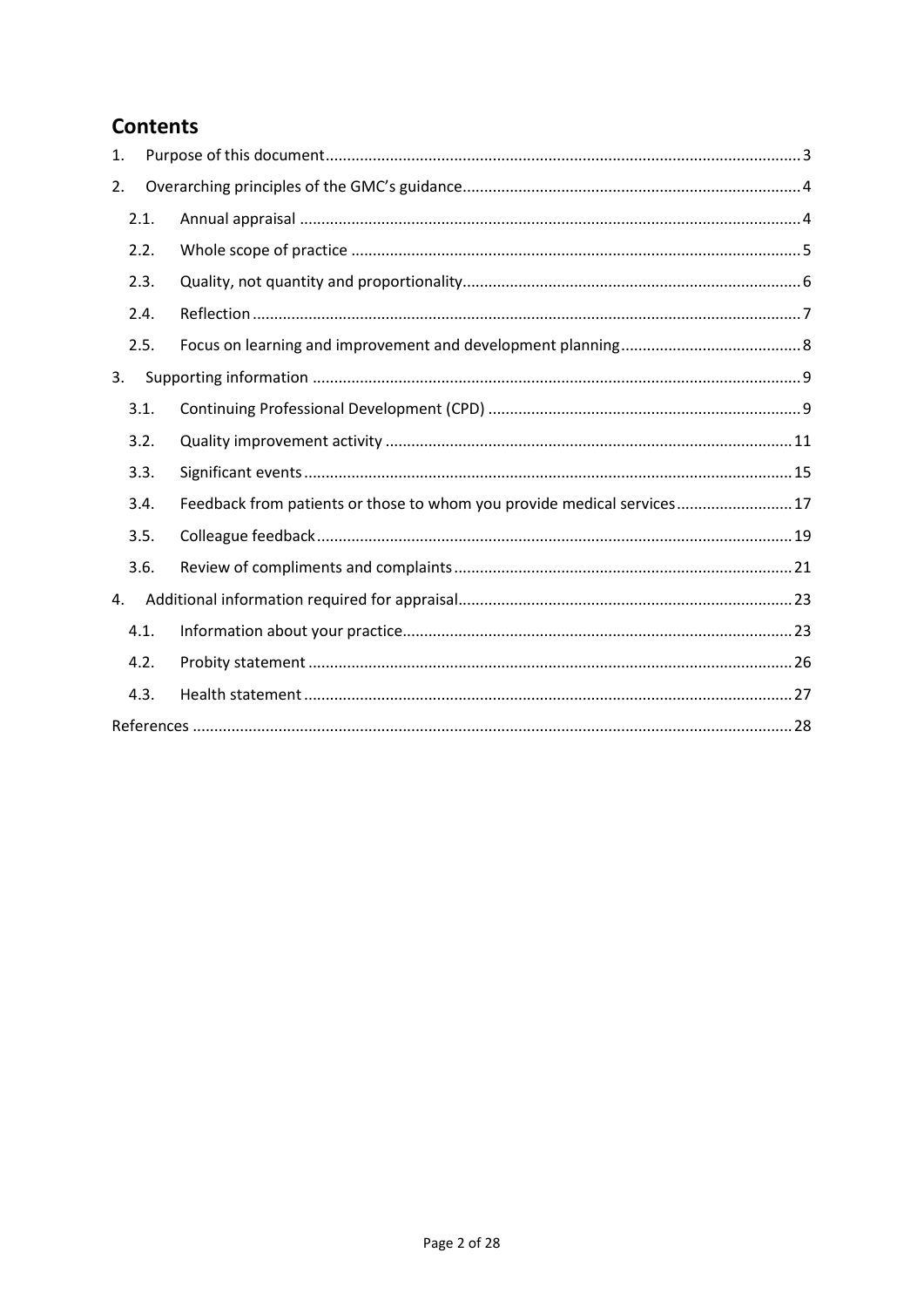# <span id="page-2-0"></span>**1. Purpose of this document**

The GMC has updated its Guidance on supporting information for appraisal and revalidation (March 2018). In the light of this, the Academy of Royal Medical Colleges revised its framework guidance for supporting information for appraisal and revalidation for Royal Colleges, on which this document is based.

This document provides detail on updated Academy and RCOG recommendations to enable doctors to fulfil the GMC requirements while protecting their time for patient care. There is no significant change to the six types of supporting information required by the GMC for a positive revalidation recommendation:

- 1. Continuing professional development (CPD)
- 2. Quality improvement activities (QIA)
- 3. Significant events (SE)
- 4. Feedback from patients or those to whom you provide medical services
- 5. Feedback from colleagues
- 6. Review of compliments and complaints

The GMC requirements are necessarily broad enough to fit every licensed doctor, no matter what area, sector or scope of practice.

Each section is structured to highlight the GMC's principles and requirements, followed by comments and updated Academy recommendations. Although the types of supporting information are the same for all doctors, the RCOG has included supplementary specialty-specific advice at the end of the sections where appropriate.

We recommend that this document is read alongside/in conjunction with the GMC's guidance.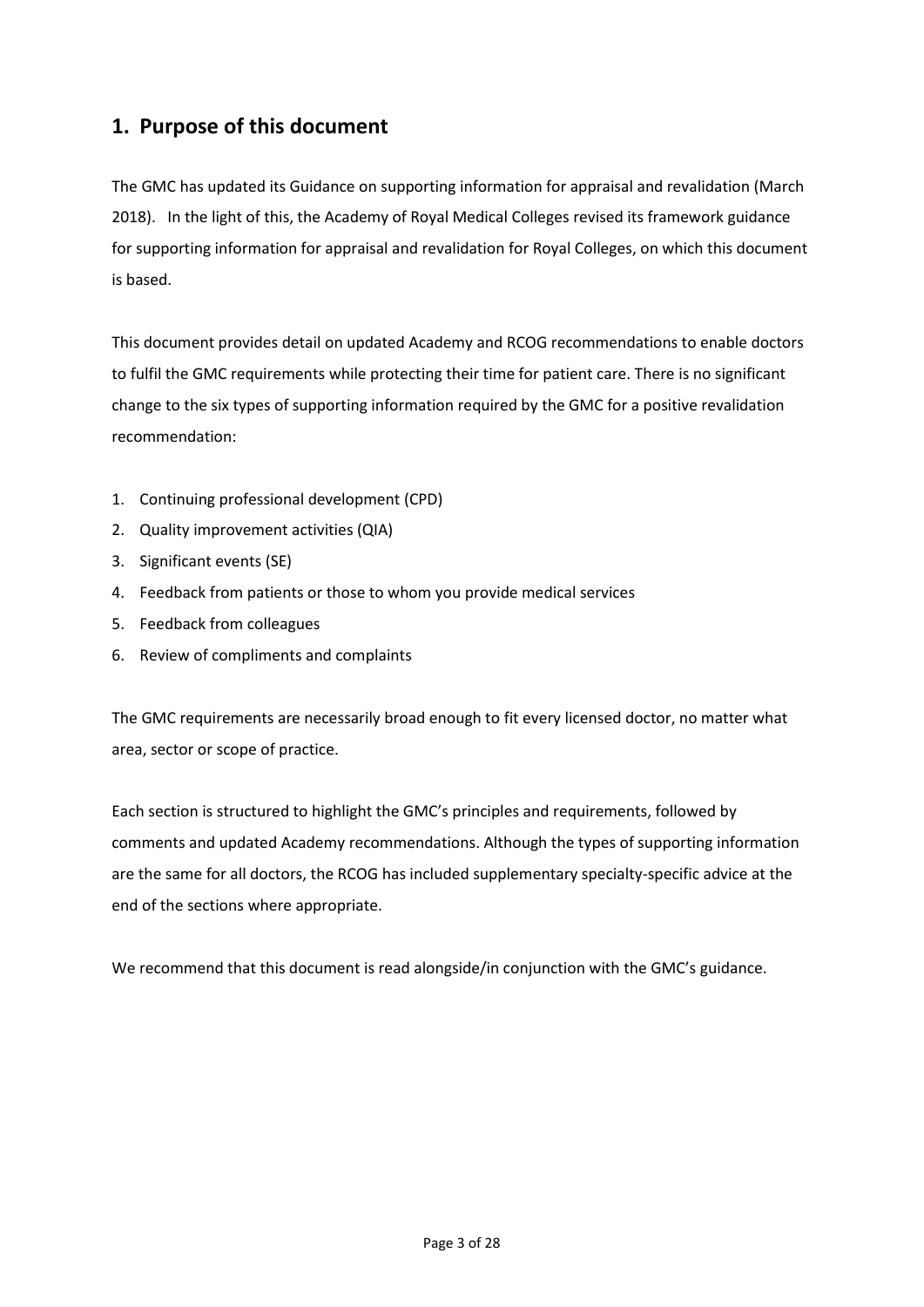# <span id="page-3-0"></span>**2. Overarching principles of the GMC's guidance**

The GMC's principles and requirement(s) are set out first in **black**, followed by the updated Academy recommendations in red and RCOG guidance in blue.

<span id="page-3-2"></span><span id="page-3-1"></span>

| 2.1. Annual appraisal           |                                                                                                                                                                                                                                                                                                                                                                                                                                                                                                                                                                                                                                                                                                                                                                                                                                      |  |
|---------------------------------|--------------------------------------------------------------------------------------------------------------------------------------------------------------------------------------------------------------------------------------------------------------------------------------------------------------------------------------------------------------------------------------------------------------------------------------------------------------------------------------------------------------------------------------------------------------------------------------------------------------------------------------------------------------------------------------------------------------------------------------------------------------------------------------------------------------------------------------|--|
| <b>GMC</b><br>requirements      | Annual whole practice appraisal is a key part of revalidation. It should be<br>supportive and developmental and is not a pass or fail exercise. You must<br>participate in a whole practice appraisal every year unless there are clear and<br>reasonable mitigating circumstances that prevent you from doing so. For<br>example, you might not have had an appraisal one year because you were on<br>maternity leave or long-term sickness absence.<br>Providing there are clear and reasonable mitigating circumstances, we do not<br>require you to 'catch up' on appraisals and you do not have to complete five<br>appraisals to revalidate. You should discuss and agree this with your responsible<br>officer before any period of prolonged absence, or as soon as you know how long<br>you are going to be away from work. |  |
| <b>AoRMC</b><br>recommendations | The GMC has clarified that every doctor is required to engage with an annual<br>medical appraisal that covers their whole scope of practice. However, there is no<br>need to have five appraisals in a revalidation cycle if there are reasons why a<br>doctor has an 'approved missed appraisal' or the revalidation cycle is not five<br>years long. There is no need for 'catch up' appraisals in order to revalidate.                                                                                                                                                                                                                                                                                                                                                                                                            |  |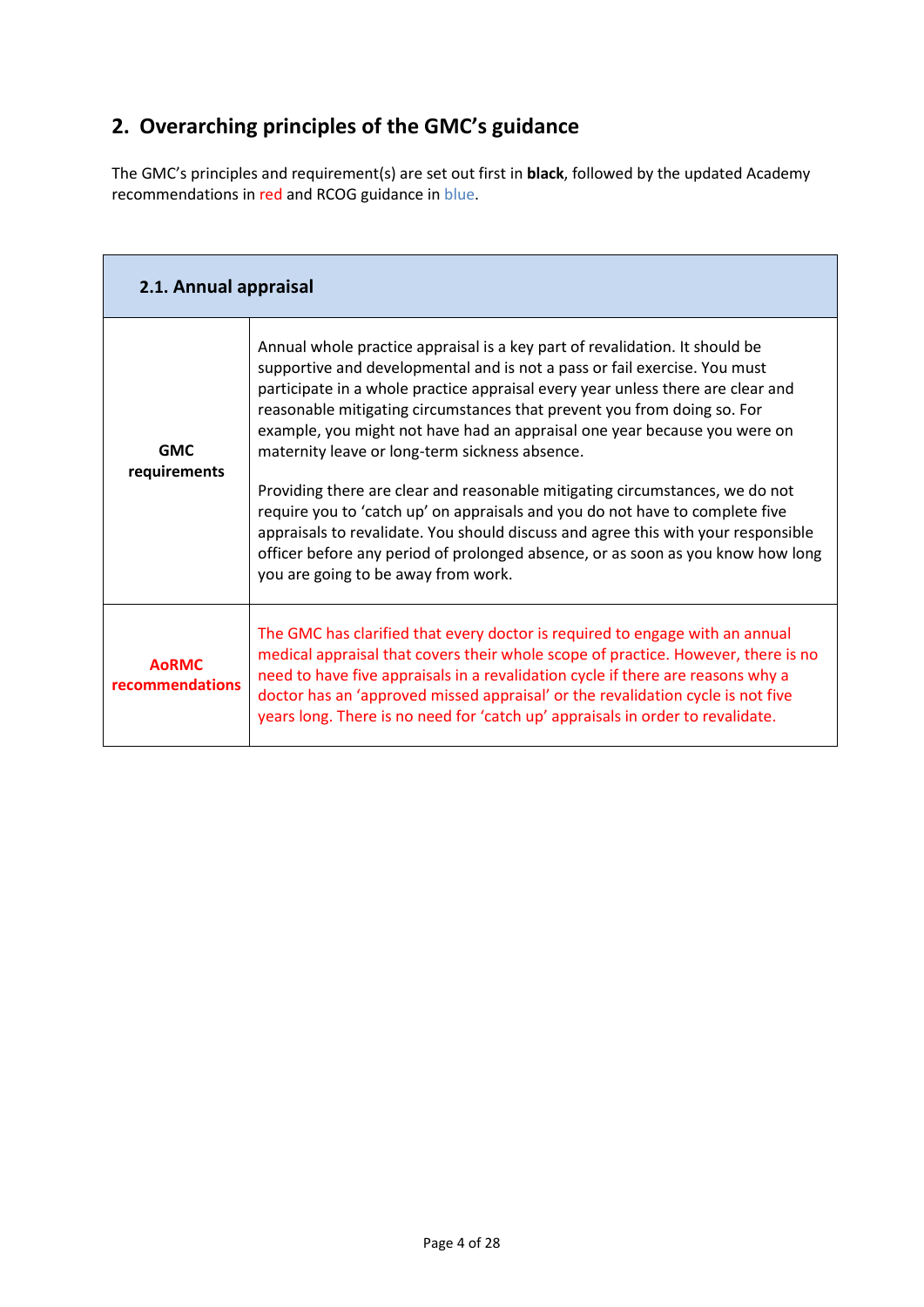<span id="page-4-0"></span>

|                                 | 2.2. Whole scope of practice                                                                                                                                                                                                                                                                                                                                                                                                                                                                                                                                                                                                                                                                                                                                     |  |
|---------------------------------|------------------------------------------------------------------------------------------------------------------------------------------------------------------------------------------------------------------------------------------------------------------------------------------------------------------------------------------------------------------------------------------------------------------------------------------------------------------------------------------------------------------------------------------------------------------------------------------------------------------------------------------------------------------------------------------------------------------------------------------------------------------|--|
| <b>GMC</b><br>requirements      | You must declare all the places you have worked and the roles you have carried<br>out as a doctor since your last appraisal. You must collect supporting information<br>that covers the whole of this practice. It's important you identify your whole<br>scope of practice, so you can make sure your supporting information covers all<br>aspects of your work. Your supporting information must cover any work you do in:<br>clinical (including voluntary work) and non-clinical (including academic)<br>roles<br>the NHS, the independent sector and private work.                                                                                                                                                                                          |  |
| <b>AoRMC</b><br>recommendations | The GMC's description 'scope of practice' is clarified to ensure that you provide an<br>appropriate level of detail for the responsible officer to be assured that all parts of<br>your scope of practice have appropriate supporting information and reflection<br>over the five-year cycle, and the contact details for the clinical governance review<br>of any parts of the scope of practice outside your designated body have been<br>shared.<br>The requirement to give details of all the places where you have worked has been<br>made clearer and will mean that doctors need to pro-actively keep a log of<br>everywhere they have worked in any role that requires a UK Licence to Practise.<br>Capturing this data accurately is a GMC requirement. |  |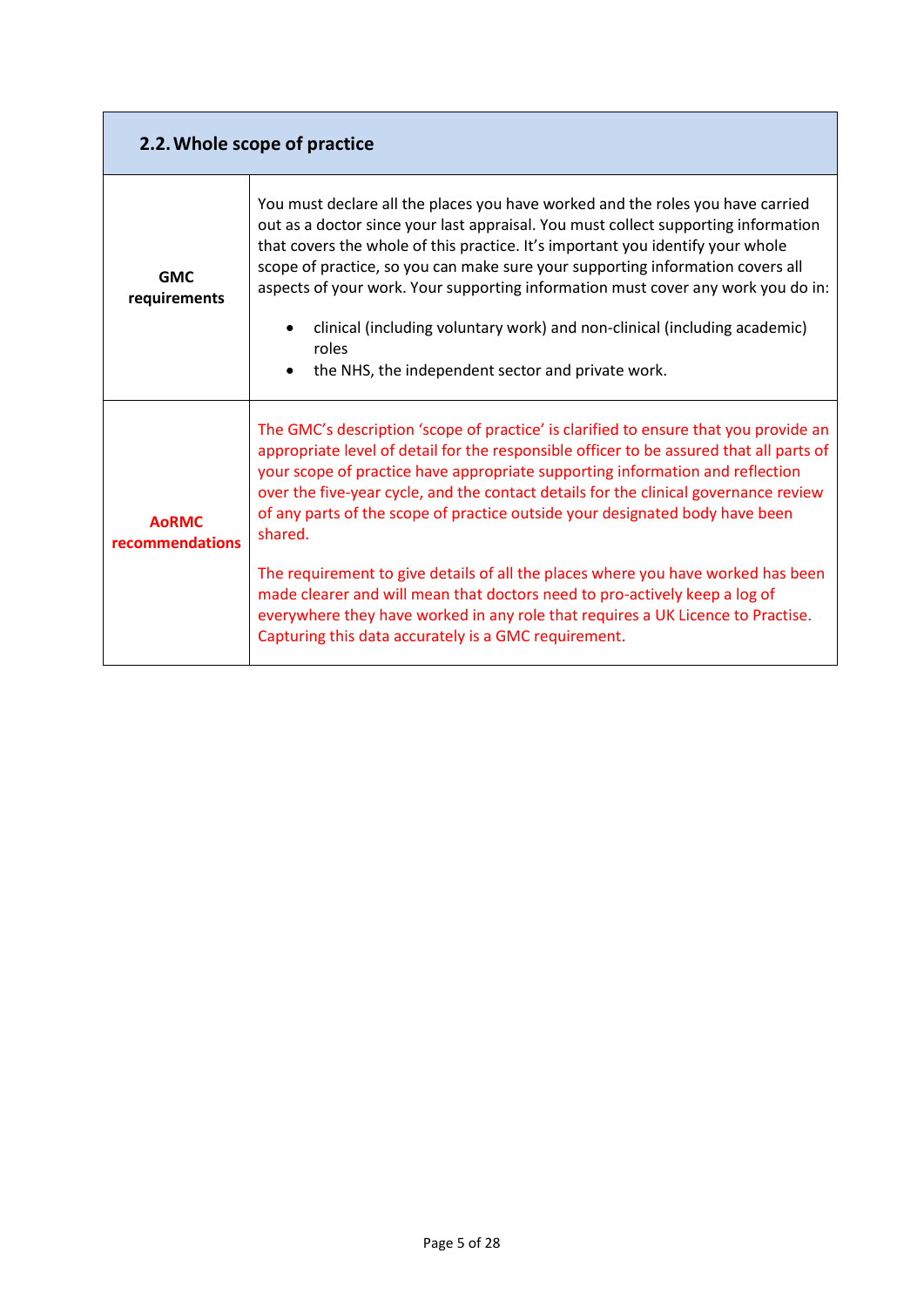<span id="page-5-0"></span>

| 2.3. Quality, not quantity and proportionality |                                                                                                                                                                                                                                                                                                                                                                                                                                                                                                                                                                                                                                                                                                                                                                                                                                                                                                                                                                                                                                                                                                                                                                                                                                                                                                                                                                                                                                                                                                                                                                                                                                                                                                                                                                                                                                                                                                                                                                                                                                                                                                                                                                                           |  |  |
|------------------------------------------------|-------------------------------------------------------------------------------------------------------------------------------------------------------------------------------------------------------------------------------------------------------------------------------------------------------------------------------------------------------------------------------------------------------------------------------------------------------------------------------------------------------------------------------------------------------------------------------------------------------------------------------------------------------------------------------------------------------------------------------------------------------------------------------------------------------------------------------------------------------------------------------------------------------------------------------------------------------------------------------------------------------------------------------------------------------------------------------------------------------------------------------------------------------------------------------------------------------------------------------------------------------------------------------------------------------------------------------------------------------------------------------------------------------------------------------------------------------------------------------------------------------------------------------------------------------------------------------------------------------------------------------------------------------------------------------------------------------------------------------------------------------------------------------------------------------------------------------------------------------------------------------------------------------------------------------------------------------------------------------------------------------------------------------------------------------------------------------------------------------------------------------------------------------------------------------------------|--|--|
|                                                | It is important that your supporting information covers your whole scope of<br>practice, is of sufficient quality to support your learning and development, and<br>helps you reflect to identify areas for improvement and strengths in your practice.<br>We do not set a minimum or maximum quantity of supporting information you<br>must collect.                                                                                                                                                                                                                                                                                                                                                                                                                                                                                                                                                                                                                                                                                                                                                                                                                                                                                                                                                                                                                                                                                                                                                                                                                                                                                                                                                                                                                                                                                                                                                                                                                                                                                                                                                                                                                                      |  |  |
| <b>GMC</b><br>requirements                     | You should consider what evidence demonstrates your strengths as well as areas<br>of your practice that may benefit from further development. You do not need to<br>submit every available piece of evidence for each type of supporting information.<br>You should choose clear examples within each supporting information category in<br>line with the requirements in this guidance. You should also choose examples<br>based on their ability to generate meaningful reflection and discussion during<br>your appraisal meetings. You must be able to explain to your appraiser, if asked,<br>why you have chosen the evidence.                                                                                                                                                                                                                                                                                                                                                                                                                                                                                                                                                                                                                                                                                                                                                                                                                                                                                                                                                                                                                                                                                                                                                                                                                                                                                                                                                                                                                                                                                                                                                      |  |  |
| AoRMC<br>recommendations                       | You should be selective and provide high-quality examples of reflection on<br>your most significant learning and indicate what further supporting<br>information is available but not submitted. You should demonstrate in your<br>portfolio:<br>An appropriate level of detail in providing context about what you do in all<br>٠<br>aspects of your work: describing your scope of practice, and details of all the<br>places that you have worked as a doctor since your last appraisal;<br>Reflection on the probity and health statements and the domains of Good<br>$\bullet$<br>medical practice (GMC, 2013);<br>Annual reflection on how you maintain and enhance the quality of your<br>$\bullet$<br>professional work through continuing professional development (CPD)<br>learning activities. CPD can include a variety of activities including personal<br>reading, e-learning and professional conversations as well as learning in teams<br>and externally. Learning activities should normally be a mixture of<br>consolidation (things you already know), targeted learning (for example,<br>triggered by a case or a learning event, or an area of interest or need) and<br>opportunistic exposure to new learning (to ensure you keep up-to-date with<br>'unknown unknowns'). You should demonstrate a balanced programme of<br>CPD appropriate to your scope of practice.<br>Reflection on how you evaluate and improve the quality of your professional<br>$\bullet$<br>work through regular review, including learning arising from quality<br>improvement activities, (QIA), and significant events (SE).<br>Reflection on how you seek and act on feedback about the quality of your<br>$\bullet$<br>professional work through feedback from colleagues, patients or those for<br>whom you provide medical services, as well as compliments and complaints.<br>You are advised to think broadly about those people that you work with and<br>to get feedback across your whole scope of practice, and to use a variety of<br>feedback tools that will give you meaningful feedback in a timely way while<br>being appropriate and accessible to your respondents. |  |  |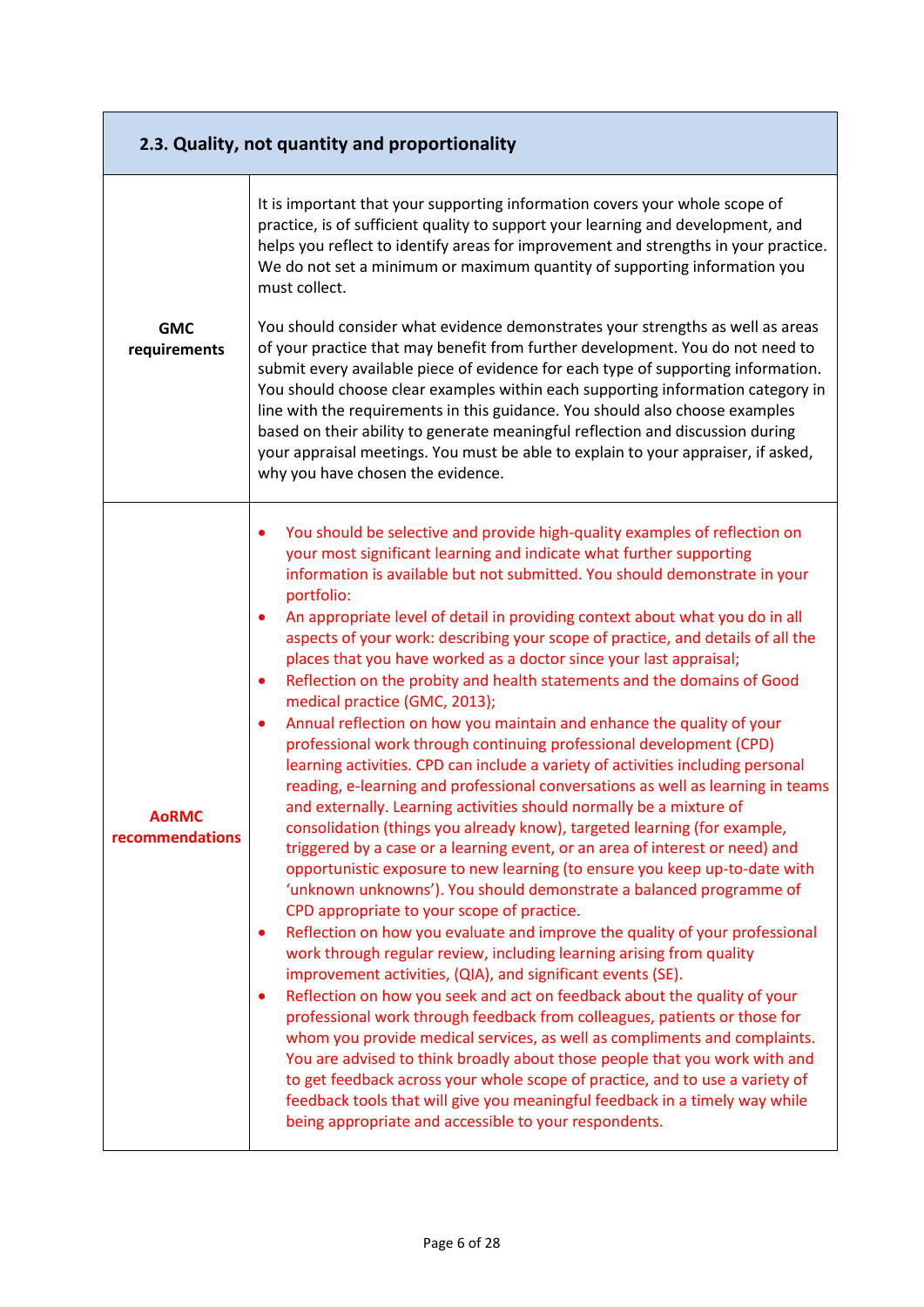<span id="page-6-0"></span>

| 2.4. Reflection                 |                                                                                                                                                                                                                                                                                                                                                                                                                                                                                                                                                                                                                                                                                                                                                                                                                                                                                                                                                      |
|---------------------------------|------------------------------------------------------------------------------------------------------------------------------------------------------------------------------------------------------------------------------------------------------------------------------------------------------------------------------------------------------------------------------------------------------------------------------------------------------------------------------------------------------------------------------------------------------------------------------------------------------------------------------------------------------------------------------------------------------------------------------------------------------------------------------------------------------------------------------------------------------------------------------------------------------------------------------------------------------|
| <b>GMC</b><br>requirements      | Appraisal is a supportive and developmental forum, giving you the opportunity to<br>reflect on your professional practice over the past year. Reflecting on your<br>supporting information and what it says about your practice will help you improve<br>the quality of care you give your patients and the services you provide as a doctor.<br>You will not meet our requirements by simply collecting the required information.<br>Ongoing reflection on your practice is central to revalidation and should form part<br>of the preparation for your annual appraisal. Your appraiser can facilitate further<br>reflection, as needed, but it is your responsibility to demonstrate examples of<br>your reflective practice.                                                                                                                                                                                                                     |
| <b>AoRMC</b><br>recommendations | The GMC requirements and AoMRC guidance both highlight the importance of<br>reflection on supporting information, not just the capture of raw data in a<br>portfolio. Reflective practice is central to the annual appraisal process because<br>the quality of your medical practice is maintained and improved by thinking<br>through what you do, what you have learned and what you may do differently as<br>a result. There are many stages to reflection, from your first thoughts at the time,<br>to your captured reflection prior to your appraisal, including your thoughts about<br>your supporting information, summarised in your reflective notes in your<br>portfolio. Finally, there is the facilitated reflection with the appraiser during the<br>appraisal discussion, when your individual reflection may be put into context and<br>developed as part of your personal development plan. Remember: collect, reflect,<br>discuss. |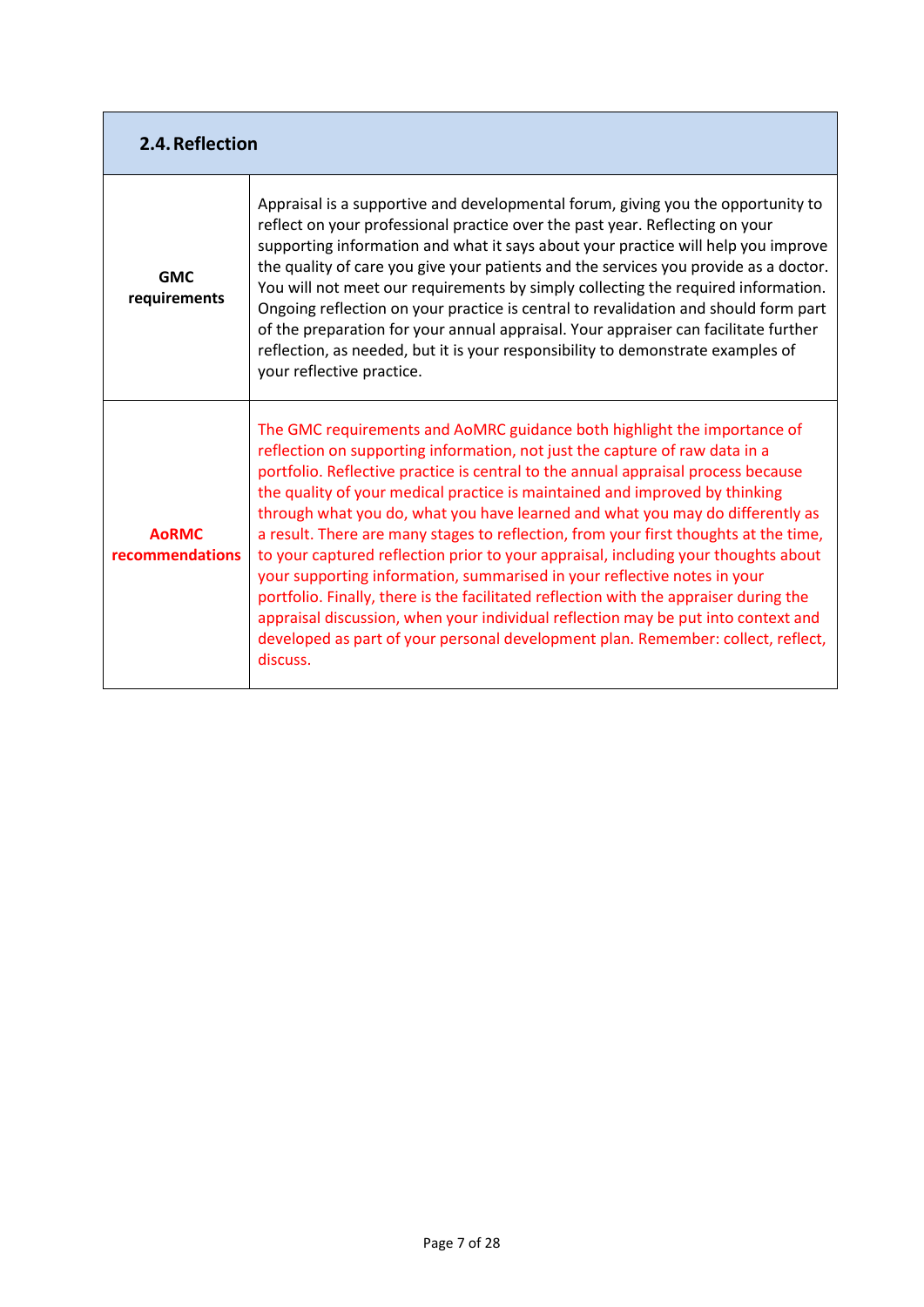<span id="page-7-0"></span>

|                                 | 2.5. Focus on learning and improvement and development planning                                                                                                                                                                                                                                                                                                                                                                                                                                                                                                                                                                                                                                                                                                                                  |
|---------------------------------|--------------------------------------------------------------------------------------------------------------------------------------------------------------------------------------------------------------------------------------------------------------------------------------------------------------------------------------------------------------------------------------------------------------------------------------------------------------------------------------------------------------------------------------------------------------------------------------------------------------------------------------------------------------------------------------------------------------------------------------------------------------------------------------------------|
| <b>GMC</b><br>requirements      | At your appraisal you must discuss with your appraiser the changes you have<br>made or plan to make, and any areas of good practice you intend to maintain or<br>build on as a result of your reflections on your supporting information and<br>appraisal discussion. You should focus on what you have learned and what<br>changes you need or want to make.<br>Reflection supports your development and continuous learning and will help you<br>to identify improvements you can make to your practice. You must consider the<br>learning needs and opportunities identified through the appraisal process in<br>discussion with your appraiser and agree how this feeds into your personal<br>development plan and continuing professional development activities for the<br>following year. |
| <b>AORMC</b><br>recommendations | The annual appraisal process is structured around continuous professional<br>development through reviewing the progress made with your previous year's<br>personal development plan (PDP) and agreeing new PDP goals arising from the<br>appraisal and discussion.<br>The Academy recommends that you focus on agreeing supportive and well-<br>structured PDP goals that will contribute to your personal and professional<br>development and help you maintain and improve the quality of your practice.<br>Doctors are all clinical leaders and uniquely placed to engage with the continuous<br>quality improvement agenda to improve systems and enhance the quality of<br>patient care.                                                                                                    |

÷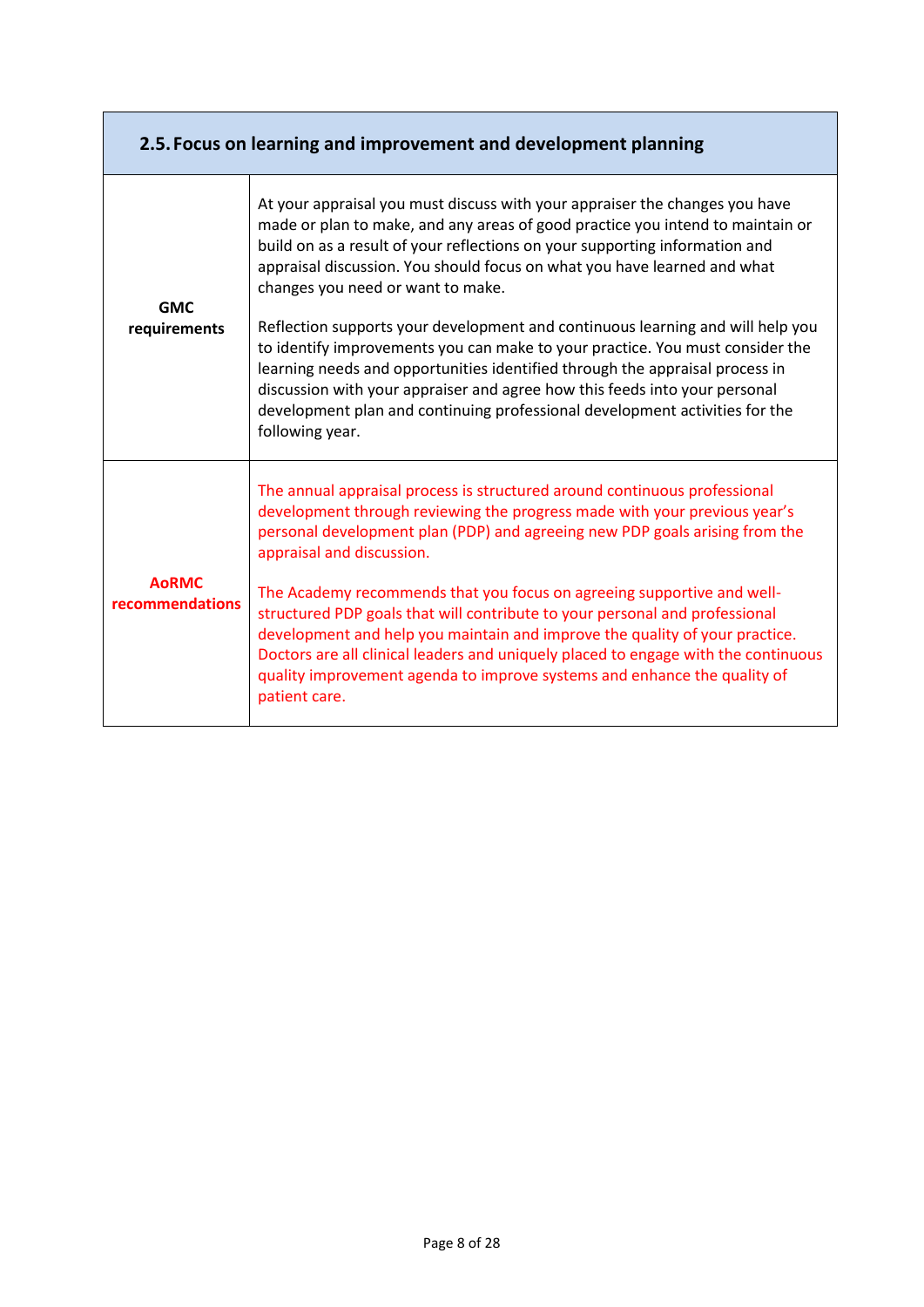# **3. Supporting information**

Each section is structured to highlight the GMC's principles and requirement[s] in **black**, followed by comments and updated Academy recommendation(s) in red and RCOG guidance in blue.

<span id="page-8-0"></span>

| 3.1. Continuing Professional Development (CPD)                                                                                                                                                                                                                                                                                                                                                                                                                                                                                                                                                                                                                |                                                                                                                                                                                                                                                                                                                                                                                                                                                                                                                                                                                                                                                                                                                                                                                                                                                                                                                                                                                                                                                                                                                                                                                                                                                                                                                                                                                                                                                                                                                                                                                                                                                                                |  |  |  |
|---------------------------------------------------------------------------------------------------------------------------------------------------------------------------------------------------------------------------------------------------------------------------------------------------------------------------------------------------------------------------------------------------------------------------------------------------------------------------------------------------------------------------------------------------------------------------------------------------------------------------------------------------------------|--------------------------------------------------------------------------------------------------------------------------------------------------------------------------------------------------------------------------------------------------------------------------------------------------------------------------------------------------------------------------------------------------------------------------------------------------------------------------------------------------------------------------------------------------------------------------------------------------------------------------------------------------------------------------------------------------------------------------------------------------------------------------------------------------------------------------------------------------------------------------------------------------------------------------------------------------------------------------------------------------------------------------------------------------------------------------------------------------------------------------------------------------------------------------------------------------------------------------------------------------------------------------------------------------------------------------------------------------------------------------------------------------------------------------------------------------------------------------------------------------------------------------------------------------------------------------------------------------------------------------------------------------------------------------------|--|--|--|
| Every doctor is required to demonstrate how they keep up-to-date across the whole scope of practice.<br>The purpose of carrying out and reflecting on CPD                                                                                                                                                                                                                                                                                                                                                                                                                                                                                                     |                                                                                                                                                                                                                                                                                                                                                                                                                                                                                                                                                                                                                                                                                                                                                                                                                                                                                                                                                                                                                                                                                                                                                                                                                                                                                                                                                                                                                                                                                                                                                                                                                                                                                |  |  |  |
| To help you keep up-to-date and competent in all the work you do.<br>✓<br>To maintain and enhance the quality of your professional work across your whole practice.<br>To encourage and support specific improvements in practice.<br>✓                                                                                                                                                                                                                                                                                                                                                                                                                       |                                                                                                                                                                                                                                                                                                                                                                                                                                                                                                                                                                                                                                                                                                                                                                                                                                                                                                                                                                                                                                                                                                                                                                                                                                                                                                                                                                                                                                                                                                                                                                                                                                                                                |  |  |  |
| You must carry out CPD activities every year.<br>$\bullet$<br>Your CPD activities must cover the whole of your practice.<br>$\bullet$<br>Your learning needs and plans for your CPD should be reflected in your<br>$\bullet$<br>personal development plan for the coming year.<br><b>GMC</b><br>CPD should focus on outcomes or outputs rather than on inputs. You should<br>$\bullet$<br>requirements<br>reflect on what you have learned from the activity and how this could help<br>maintain or improve the quality of your practice.<br>You must reflect on your CPD activities and discuss them at each annual<br>$\bullet$<br>whole practice appraisal |                                                                                                                                                                                                                                                                                                                                                                                                                                                                                                                                                                                                                                                                                                                                                                                                                                                                                                                                                                                                                                                                                                                                                                                                                                                                                                                                                                                                                                                                                                                                                                                                                                                                                |  |  |  |
| <b>AoRMC</b><br>recommendations                                                                                                                                                                                                                                                                                                                                                                                                                                                                                                                                                                                                                               | The Academy recommends that over a five-year revalidation cycle there should be<br>a balanced approach to your continual professional development (CPD) across<br>your whole scope of practice:<br>Learning should come from a variety of external, internal and personal study<br>$\bullet$<br>activities. For example, you should ensure your CPD includes more activities<br>than just reading journal articles. Learning activities should normally be a<br>mixture of consolidation (things you already know), targeted learning (for<br>example, triggered by a case or a learning event, or an area of interest or<br>need) and opportunistic exposure to new learning (to ensure you keep up-to-<br>date with 'unknown unknowns').<br>You are required by the GMC to do enough appropriate CPD to remain up-to-<br>date and fit to practise across the whole of your scope of work. There is no<br>regulatory requirement to acquire a particular number of 'credits' each year.<br>However, for doctors in some Colleges and Faculties, a credit- based approach<br>may provide a helpful benchmark or guide to indicate a quantity of CPD that is<br>considered sufficient to keep up-to-date across the whole of that curriculum.<br>The amount of CPD undertaken should be sufficient to ensure that you<br>$\bullet$<br>remain up-to-date across your whole scope of practice. This does not have to<br>be exactly the same amount each year, but it would be unusual for you to<br>participate excessively in CPD one year but to do none (or very little)<br>whatsoever the next.<br>If you have not been able to undertake a balanced programme of CPD, or you |  |  |  |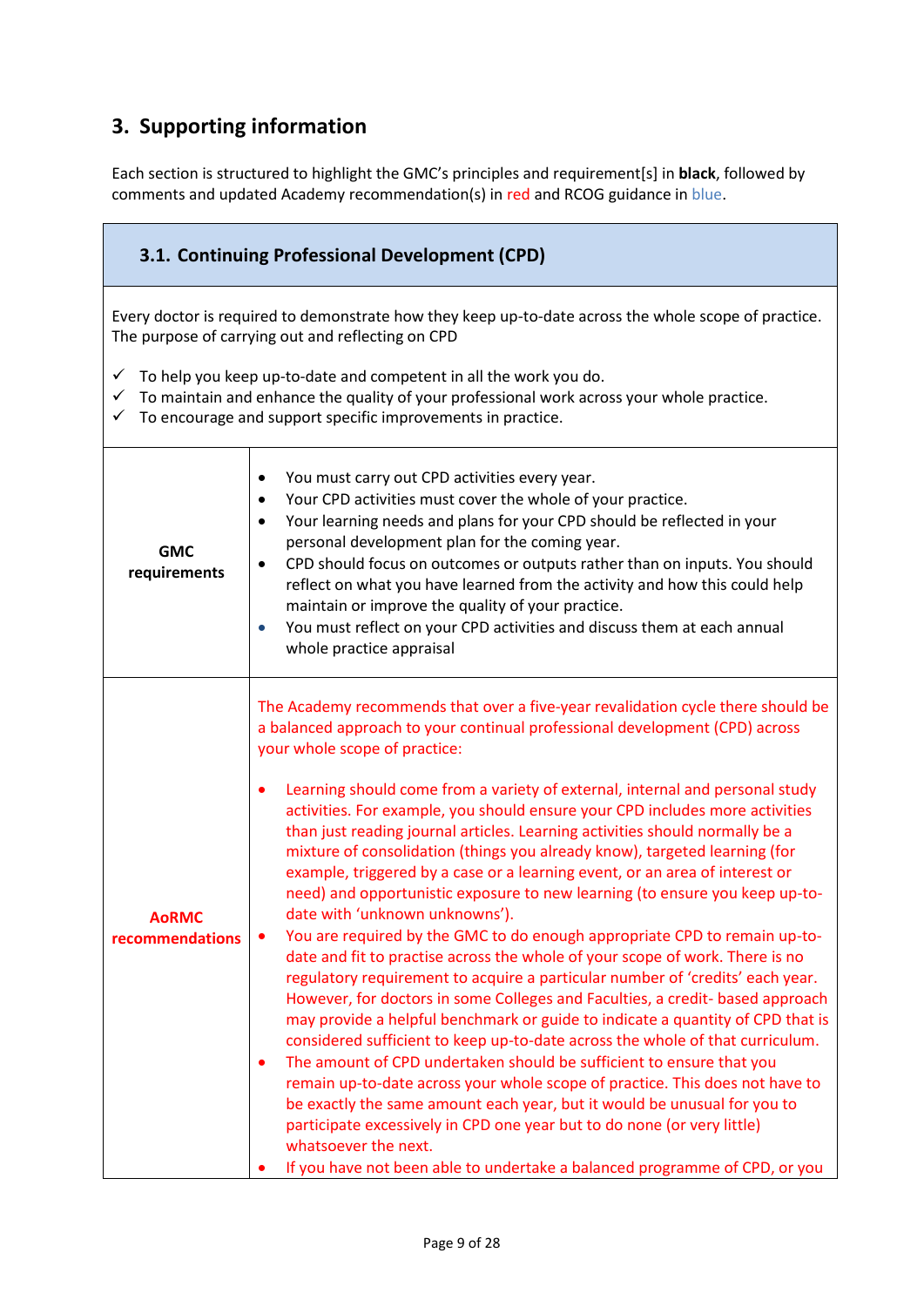<span id="page-9-0"></span>

|                         | have done excessive, or insufficient, CPD to keep up to date across your<br>whole scope of practice in a given year, you would be expected to reflect on<br>the reasons at your annual appraisal and discuss them with your appraiser.                                                                                                                                                                                                                                                                                                                                                                                                                                                                                                                                                                         |
|-------------------------|----------------------------------------------------------------------------------------------------------------------------------------------------------------------------------------------------------------------------------------------------------------------------------------------------------------------------------------------------------------------------------------------------------------------------------------------------------------------------------------------------------------------------------------------------------------------------------------------------------------------------------------------------------------------------------------------------------------------------------------------------------------------------------------------------------------|
|                         | The focus of your CPD should be on maintaining and enhancing the quality of<br>$\bullet$<br>your professional work. You should reflect on its quality and impact on your<br>practice, rather than on the amount of time spent on the activity. You will<br>need to collect evidence to record your CPD, normally using a structured<br>portfolio. CPD schemes or programmes organised by Colleges or professional<br>associations can be a convenient way of doing this.                                                                                                                                                                                                                                                                                                                                       |
|                         | There is no need for you to scan, or provide, copies of certificates for<br>$\bullet$<br>appraisal and revalidation where learning has been demonstrated through an<br>appropriate reflective note (although it may be best practice to keep<br>certificates for mandatory training defined by an employing organisation, so<br>that you could provide them on demand).                                                                                                                                                                                                                                                                                                                                                                                                                                        |
|                         | It is best practice to ensure you include participation in CPD with colleagues<br>$\bullet$<br>inside and outside your normal place of employment over the five-year cycle.<br>Team-based learning strengthens the team. Attendance at external events<br>ensures that your practice is calibrated with others and avoids professional<br>isolation.                                                                                                                                                                                                                                                                                                                                                                                                                                                           |
| RCOG<br>recommendations | The RCOG has a well-developed CPD programme. Meeting the requirements of<br>the CPD programme will go a long way towards fulfilling the requirements for<br>Revalidation. Consider whether professional development in one area might cover<br>more than one aspect of your scope of work. For example, completing CPD<br>questions after reading an article published in The Obstetrician & Gynaecologist<br>(TOG) on preventing stillbirth may provide clinical CPD credits, but reflecting on<br>how you plan to implement learning by improving the investigation of stillbirths in<br>your unit provides evidence of professional development as clinical leader.<br>Planning a workshop and presentation on a clinical subject for trainees will<br>provide clinical CPD, as well as CPD as an educator. |
|                         | The RCOG is launching its new CPD framework in Spring 2019, which has a focus<br>on (and credits for) reflection and action following learning events. A<br>recommendation of at least 50 credits a year, and 250 credits in 5 years remains<br>in place.                                                                                                                                                                                                                                                                                                                                                                                                                                                                                                                                                      |
|                         | The RCOG information on CPD is available at:<br>https://www.rcog.org.uk/en/cpd-revalidation/cpd-programme/                                                                                                                                                                                                                                                                                                                                                                                                                                                                                                                                                                                                                                                                                                     |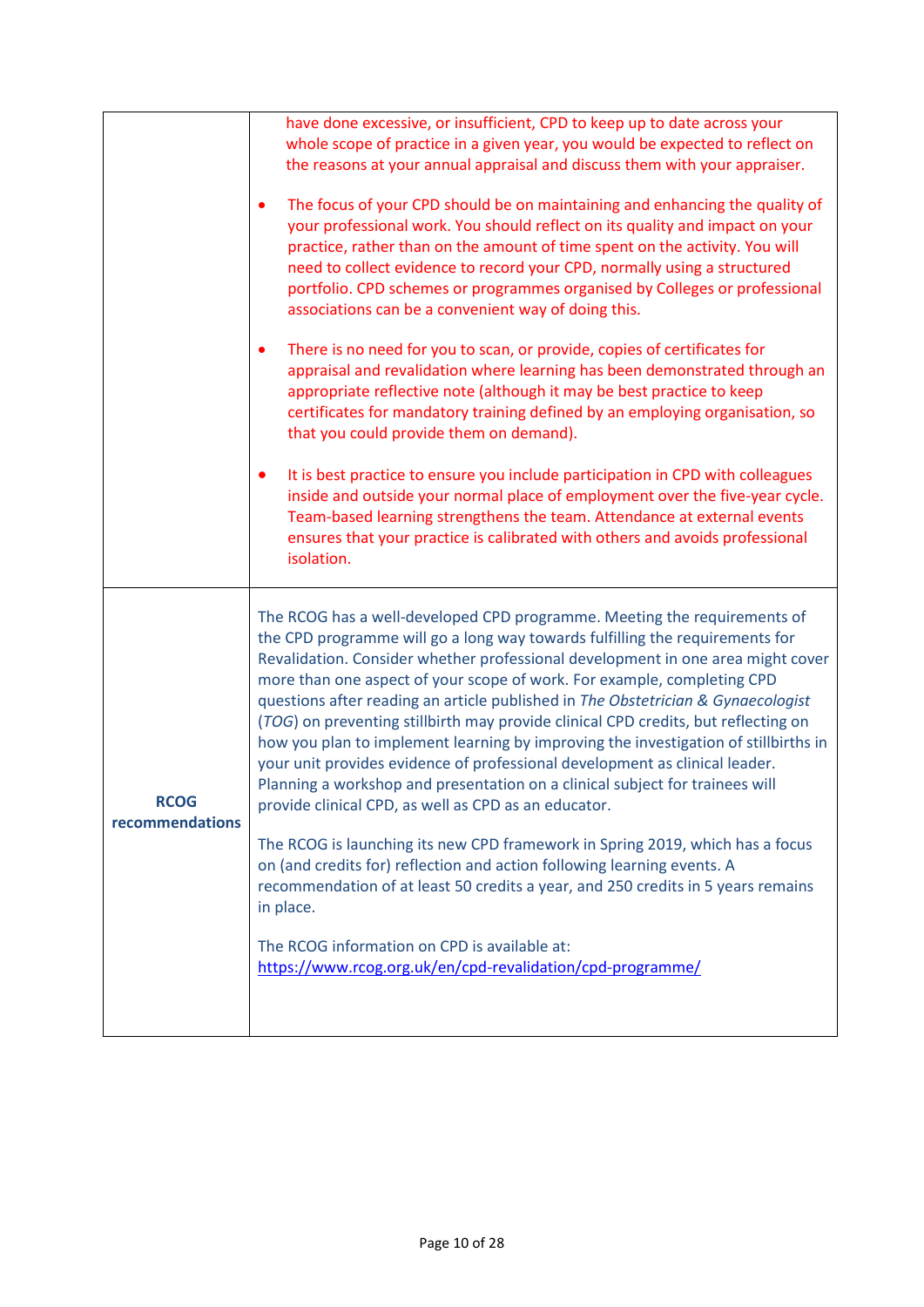### **3.2.Quality improvement activity**

Every doctor is required to demonstrate how they review the quality of their work across their whole scope of practice

The purpose of collecting and reflecting on quality improvement activity:

- $\checkmark$  To allow you to review and evaluate the quality of your work.
- $\checkmark$  To identify what works well in your practice and where you can make changes.
- $\checkmark$  To reflect on whether changes you have made have improved your practice or what further action you need to take

The GMC's requirements

**AoRMC recommendations**

- You must discuss with your appraiser or responsible officer the extent and frequency of quality improvement activity that is appropriate for the work you do.
- You must be able to show you have participated in quality improvement activity that is relevant to all aspects of your practice at least once in your revalidation cycle. However, the extent and frequency will depend on the nature of the activity.
- **GMC requirements** You should participate in any national audit or outcome review that is being conducted in your area of practice. You should also reflect on the outcomes of these audits or reviews, even if you have been unable to participate directly.
	- You should evaluate and reflect on the results of the activity, including what action you have taken in response to the results and the impact over time of the changes you have made and discuss these outcomes at your appraisal.
	- If you have been unable to evaluate the result of the changes you have made or plan to make to your practice, you must discuss this with your appraiser and include this in your personal development plan for the following appraisal period.

The Academy recommends that you demonstrate the ability to review and learn from your medical practice every year by reflecting on representative quality improvement activities (QIA) appropriate to your scope of practice and circumstances, with a spread of QIAs across your whole scope of practice over a five-year cycle.

 No fixed number of QIAs is recommended, as some will be very brief interventions, and others will be very significant projects. The Academy recommends that you keep in mind the principle of providing documentation that is reasonable and proportionate and does not detract unduly from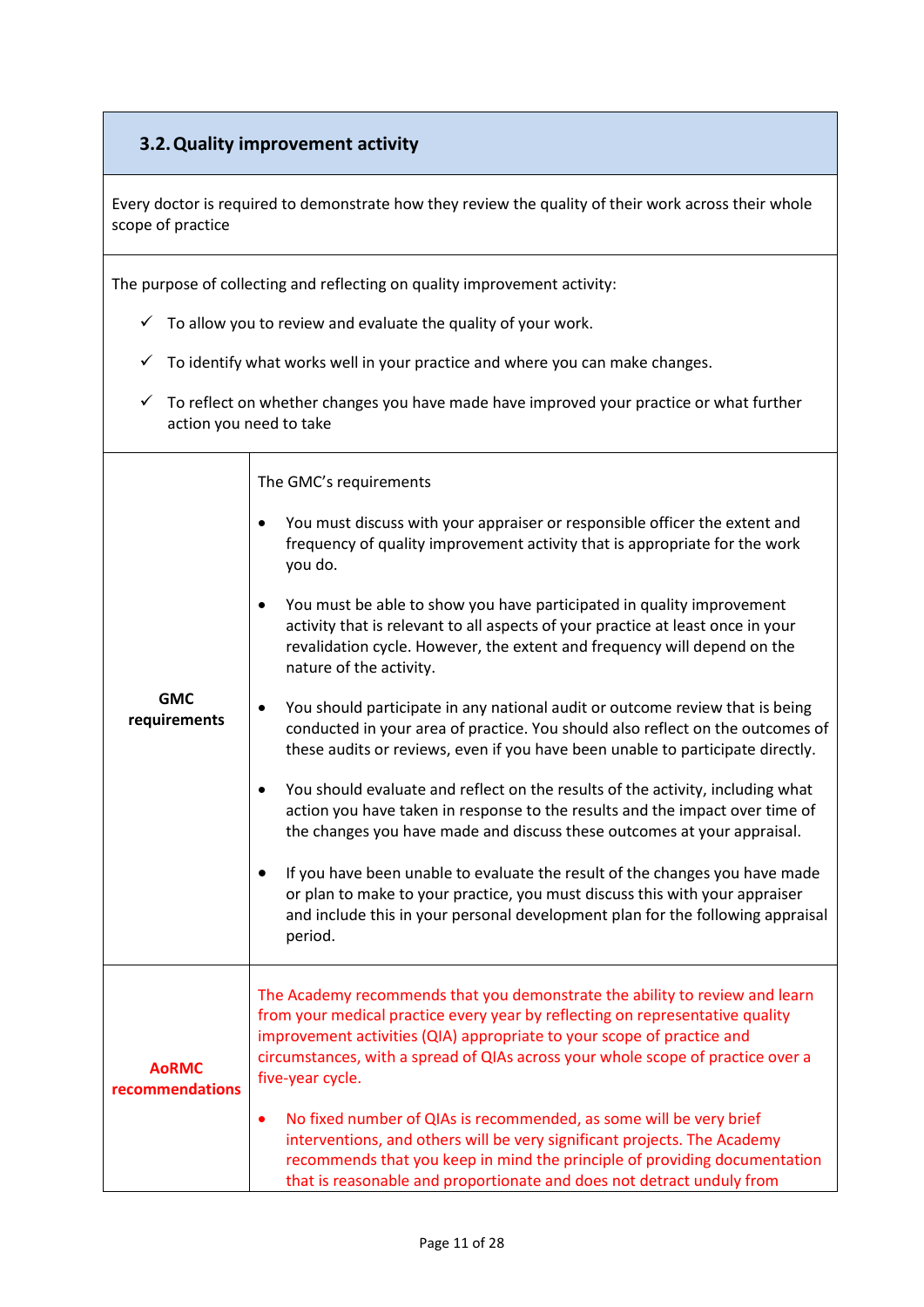| patient care, while ensuring that your QIA covers the whole of your scope of<br>practice over the five-year cycle and demonstrates clearly how you review<br>and improve the quality of your practice every year. If in doubt, use your<br>professional judgement about what is appropriate and discuss your plans for<br>the coming year with your appraiser                               |
|---------------------------------------------------------------------------------------------------------------------------------------------------------------------------------------------------------------------------------------------------------------------------------------------------------------------------------------------------------------------------------------------|
| You are advised to think about the quality not quantity of your QIA. If you<br>٠<br>have not been able to evaluate or reflect on the impact of any QIA during the<br>period your appraisal covers, then plans to do so should form part of your<br>agreed PDP for the coming year. You must participate in QIA relevant to your<br>whole practice at least once in your revalidation cycle. |
| Continuous quality improvement involves evaluating whether a change is an<br>٠<br>improvement. Changes made should be shared and strengthened where they<br>are an improvement or reversed where they are not.                                                                                                                                                                              |
| QIA may take many forms, including, but not restricted to, taking action as a<br>$\bullet$<br>result of:                                                                                                                                                                                                                                                                                    |
| cases - such as reflective clinical case reviews;<br>$\circ$                                                                                                                                                                                                                                                                                                                                |
| data - such as large scale national audit, formal audit, review of<br>O<br>personal outcome data, small scale data searches, information<br>collection and analysis ('search and do' activities), plan/do/study/act<br>(PDSA) cycles;                                                                                                                                                       |
| events - such as learning event analysis (LEA) and significant event<br>$\circ$<br>(SE) review (see the definition of an SE in section 3.3);                                                                                                                                                                                                                                                |
| feedback – such as the outcomes of reflection on your formal patient<br>$\circ$<br>and colleague feedback survey results, other solicited and unsolicited<br>feedback, compliments and complaints.                                                                                                                                                                                          |
| For some parts of your scope of practice, particularly relating to specific<br>clinical skills, such as surgical or procedural skills, it is appropriate and<br>necessary to maintain an ongoing log of personal outcome data and reflect on<br>the outcomes at least once in the revalidation cycle.                                                                                       |
| If you are in a role where there is organisational, regional or national outcome<br>٠<br>data provided, you are required to demonstrate how you reflect on your<br>personal involvement and response to the information provided about your<br>own performance for your appraisal.                                                                                                          |
| You do not need to have undertaken data collection personally, but your<br>٠<br>reflection should describe your personal involvement in the activity and what<br>you have learned about your own performance in relation to current<br>standards of good practice, including what changes you plan to make as a<br>result, or how you will maintain high standards of performance.          |
| All significant events, in which you have been personally named or involved,<br>that reach the GMC defined level of harm, as patient safety incidents, must be<br>reported, reflected on and declared (see section 3.3). It is likely that in many                                                                                                                                          |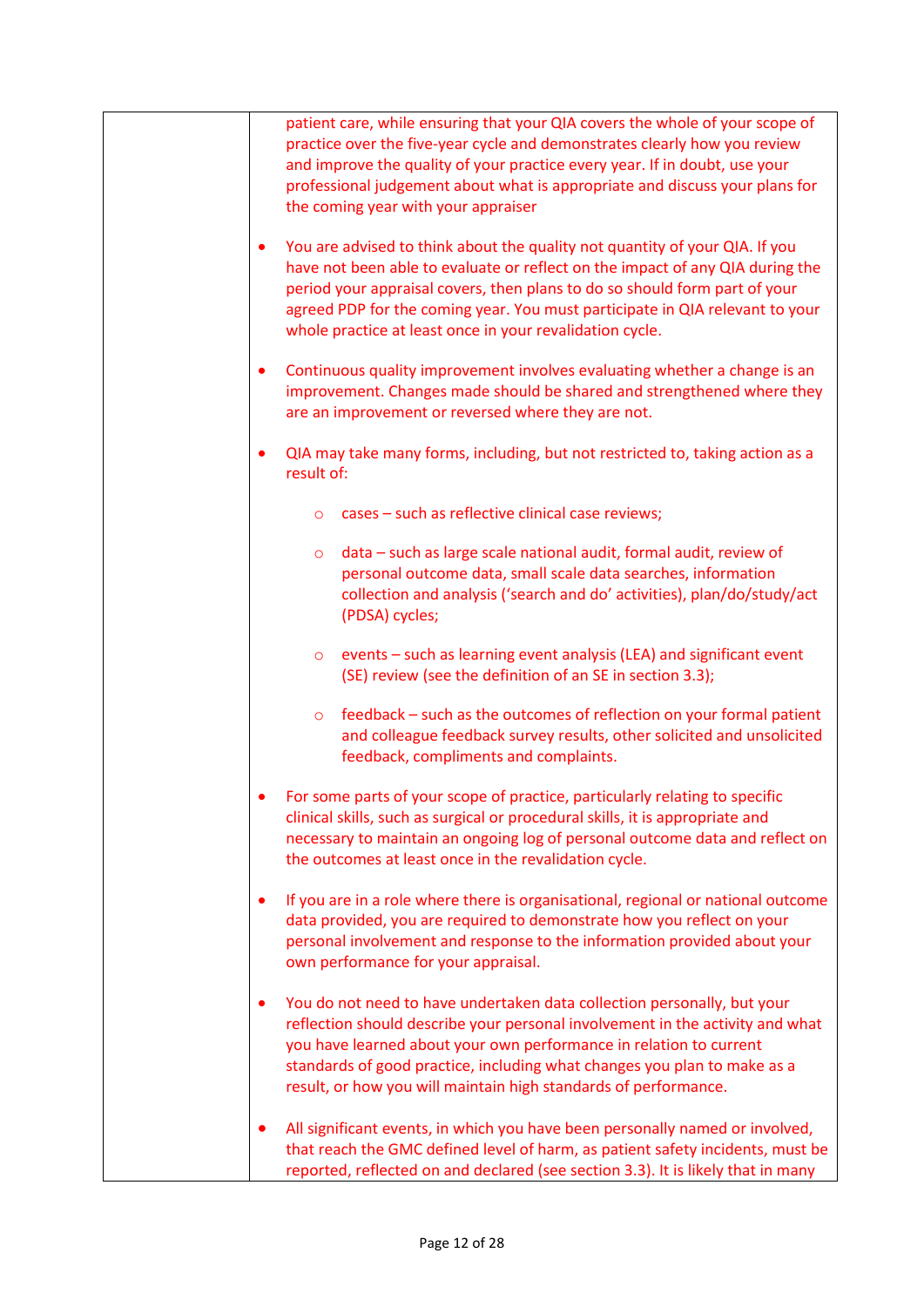|                 | cases the learning from them will also lead to quality improvement activities<br>for you personally, or for the systems in which you work.                                                                                                                                                                                                                                                                                                                     |                                                                     |  |  |  |
|-----------------|----------------------------------------------------------------------------------------------------------------------------------------------------------------------------------------------------------------------------------------------------------------------------------------------------------------------------------------------------------------------------------------------------------------------------------------------------------------|---------------------------------------------------------------------|--|--|--|
|                 |                                                                                                                                                                                                                                                                                                                                                                                                                                                                |                                                                     |  |  |  |
|                 | There are a number of national audits relevant to obstetrics and gynaecology.<br>(See table below). For national audits that do not provide individual level data,<br>inclusion in appraisal is still worthwhile. Individuals could reflect on:                                                                                                                                                                                                                |                                                                     |  |  |  |
|                 | Participation statistics as a unit and on a personal basis (number of cases and<br>$\bullet$<br>case ascertainment, data completeness)                                                                                                                                                                                                                                                                                                                         |                                                                     |  |  |  |
|                 | Whether participation statistics could be improved<br>$\bullet$                                                                                                                                                                                                                                                                                                                                                                                                |                                                                     |  |  |  |
|                 | The audit findings both for own practice and the practice of the unit/team                                                                                                                                                                                                                                                                                                                                                                                     |                                                                     |  |  |  |
|                 | Actions taken as a result of the audit.                                                                                                                                                                                                                                                                                                                                                                                                                        |                                                                     |  |  |  |
|                 | National audits in obstetrics and gynaecology                                                                                                                                                                                                                                                                                                                                                                                                                  |                                                                     |  |  |  |
|                 | <b>Audit</b>                                                                                                                                                                                                                                                                                                                                                                                                                                                   | <b>Relevance</b>                                                    |  |  |  |
|                 | <b>MMBRACE reports</b>                                                                                                                                                                                                                                                                                                                                                                                                                                         | <b>Obstetricians</b>                                                |  |  |  |
| <b>RCOG</b>     | National Maternity and Perinatal Audit                                                                                                                                                                                                                                                                                                                                                                                                                         | <b>Obstetricians</b>                                                |  |  |  |
| recommendations | Pregnancy and Diabetes National Audit                                                                                                                                                                                                                                                                                                                                                                                                                          | Obstetricians providing services to<br>pregnant women with diabetes |  |  |  |
|                 | United Kingdom Gynaecological<br><b>Oncology Surgical Outcomes and</b><br><b>Complications</b>                                                                                                                                                                                                                                                                                                                                                                 | Gynaecological cancer surgeons                                      |  |  |  |
|                 | <b>British Society of Urogynaecology</b>                                                                                                                                                                                                                                                                                                                                                                                                                       | Urogynaecologists                                                   |  |  |  |
|                 | Key: MMBRACE = Mothers and Babies: Reducing Risk through Audits and<br>Confidential Enquiries across the UK                                                                                                                                                                                                                                                                                                                                                    |                                                                     |  |  |  |
|                 | Participation in local audit to review and evaluate personal and/or team<br>performance should be against national standards (National Institute for Health<br>and Care Excellence [NICE] guidance and RCOG Green-top Guidelines).<br>Information provided at appraisal should include reflection on the results of the<br>audit cycle and what, if any, action was taken.<br>The table below provides further examples of quality improvement activities from |                                                                     |  |  |  |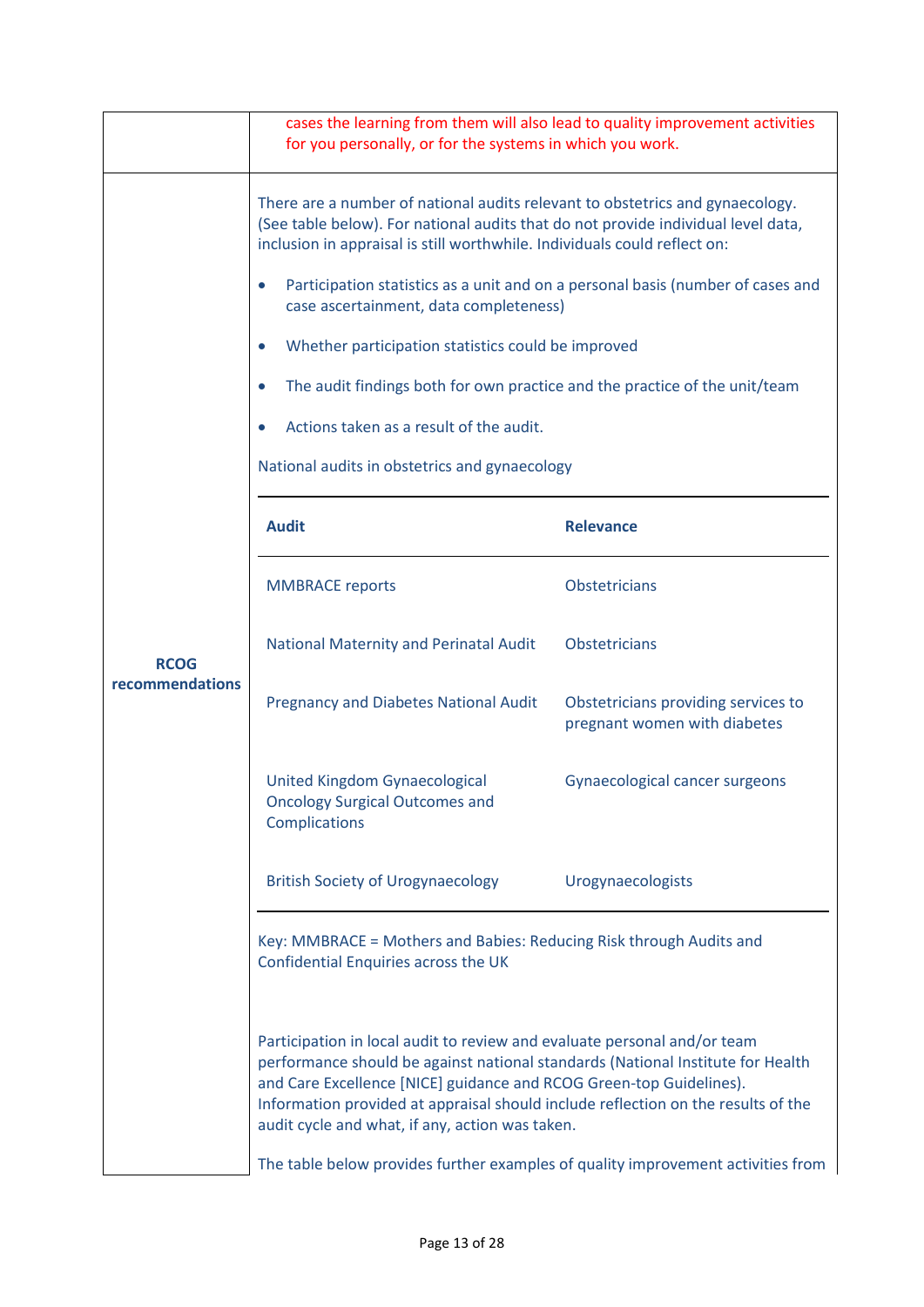#### local sources that doctors in obstetrics and gynaecology might use for appraisal.

|         |  | ۰ |  |
|---------|--|---|--|
| Example |  |   |  |

| Example                                                                                                                                                                                                | <b>O&amp;G</b> example                                                                                                                                | <b>Evidence</b>                                      |  |
|--------------------------------------------------------------------------------------------------------------------------------------------------------------------------------------------------------|-------------------------------------------------------------------------------------------------------------------------------------------------------|------------------------------------------------------|--|
| Active participation in audit of clinical outcomes.<br>measuring care provided by individuals as well as teams<br>against national (NICE guidance, RCOG Green-top<br>Guidelines) standards             | Audit cycle of management of breech presentation<br>against standards in the RCOG's Green-top Guideline no.<br>20b: Management of Breech Presentation | Audit findings, reflection and<br>action on findings |  |
| Clinical outcome data, e.g. mortality, morbidity,<br>complications                                                                                                                                     | Dr Foster (or organisation's equivalent clinical outcomes<br>database) consultant team based data                                                     | Evaluation of validated data of<br>own outcomes      |  |
| Case discussion with peer, specialist and/or<br>multidisciplinary team                                                                                                                                 | Interesting, rare or important learning cases                                                                                                         | Documented account of<br>discussion and learning     |  |
| Audit of effectiveness teaching programme                                                                                                                                                              | Skill drills 'before and after' data, e.g. number of trainees<br>that can do all seven HELPERR manoeuvres on a<br>mannequin                           | Audit findings, reflection and<br>action on findings |  |
| Evaluation of the impact of a health policy or<br>management practice                                                                                                                                  | Evaluation of effect of Saving Babies Lives care bundle on<br>induction of labour rates                                                               | Documented evaluation                                |  |
| Adapted from General Medical Council <sup>5</sup><br>Kar NICE = National Institute for Health and Care Evrellence: $\Omega$ 8G = obstetrics and gynaecology: RCOG = Royal College of Obstetricians and |                                                                                                                                                       |                                                      |  |

<span id="page-13-0"></span>Key: NICE = National Institute for Health and Care Excellence; O&G = obstetrics and gynaecology; RCOG = Royal College of Obstetricians and<br>Gynaecologists; HELPERR = help, evaluate for episiotomy, legs, pressure, enter vagi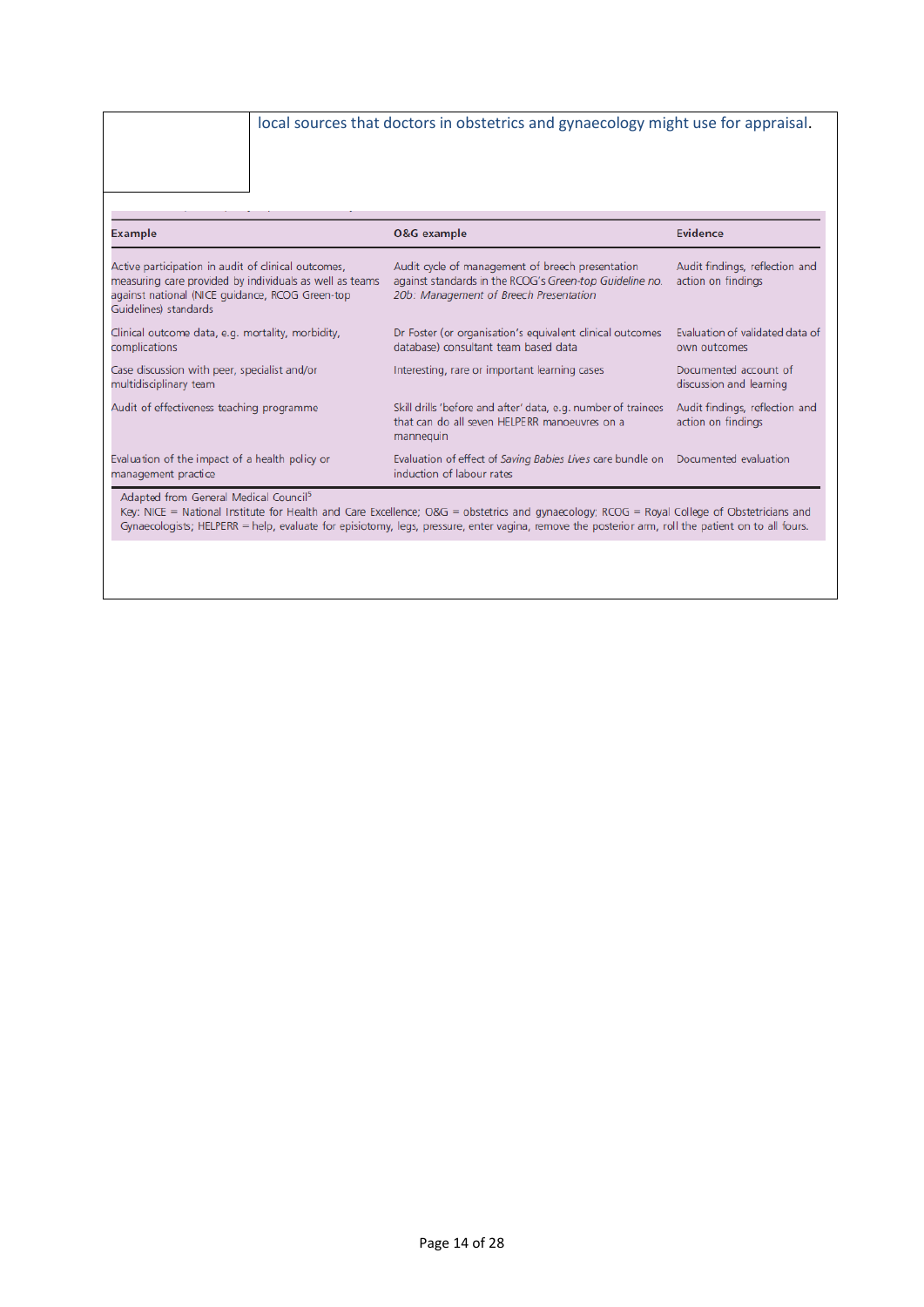### **3.3.Significant events**

For the purposes of the GMC's guidance a significant event is any unintended or unexpected event, which could or did lead to harm of one or more patients. This includes incidents which did not cause harm but could have done, or where the event should have been prevented.

The purpose of collecting and reflecting on significant events

- $\checkmark$  To allow you to review and improve the quality of your professional work.
- $\checkmark$  To identify any patterns in the types of significant events recorded about your practice and consider what further learning and development actions you have implemented, or plan to implement to prevent such events happening again.

**GMC requirements** The GMC's requirements You must declare and reflect on every significant event you were involved in since your last appraisal. Your discussion at appraisal should focus on those significant events that led to a change in your practice or demonstrate your insight and learning. You must be able to explain to your appraiser, if asked, why you have chosen these events. Your reflection and discussion should focus on the insight and learning from the event, rather than the facts or the number you have recorded. **AoRMC recommendations** You must be aware of the GMC definition of significant events as patient safety incidents. Like all doctors, you must declare and reflect on all significant events in which you have been personally named or involved, and your reflections and actions agreed as a result must be provided in this section of supporting information and discussed during your annual appraisal. Not all significant events need to be discussed in detail – you should choose those that have led to important learning and changes that have an impact on your practice. All significant events should be reviewed to look at how actions and conditions interacted in contributing to the outcome. Where possible, any changes that can be made to protect patients should be considered and implemented and later reviewed to ensure that they are having the desired effect and no unintended consequences. Where appropriate, you should also reflect on this at your appraisal. Significant events should be discussed with colleagues to maximise and share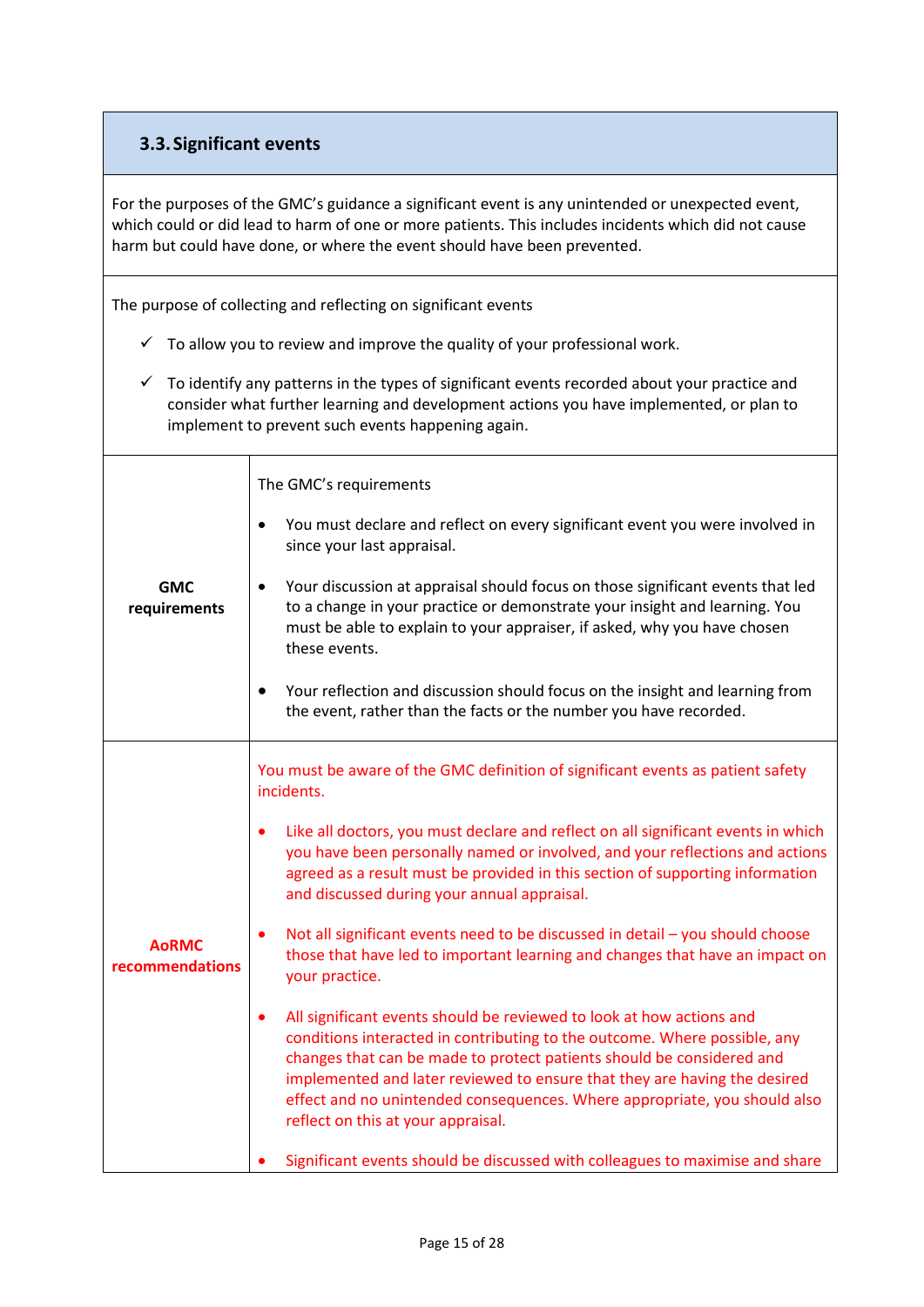| learning according to GMC requirements.                                                                                                                                                                                                                                                                                                                                                                                                                                                                                                                                                                                                                                                                                                                                                                                                                                                |
|----------------------------------------------------------------------------------------------------------------------------------------------------------------------------------------------------------------------------------------------------------------------------------------------------------------------------------------------------------------------------------------------------------------------------------------------------------------------------------------------------------------------------------------------------------------------------------------------------------------------------------------------------------------------------------------------------------------------------------------------------------------------------------------------------------------------------------------------------------------------------------------|
| If you have not been personally named, or involved, in a significant event                                                                                                                                                                                                                                                                                                                                                                                                                                                                                                                                                                                                                                                                                                                                                                                                             |
| during the year, you should sign the statement to confirm there were none<br>and include a reflective note about the systems that are in place to ensure<br>that such events would be recognised and reported.                                                                                                                                                                                                                                                                                                                                                                                                                                                                                                                                                                                                                                                                         |
| It is best practice to demonstrate that you are aware of how significant events<br>are captured in all the organisations within which you work, across the whole<br>of your scope of practice. You should know how to report any significant<br>events that you become aware of and how to ensure, as far as possible, if you<br>have been named, or involved, in any.                                                                                                                                                                                                                                                                                                                                                                                                                                                                                                                 |
| All relevant data included in the appraisal and revalidation portfolio should be<br>anonymised to remove third party identifiable information. This may include<br>the identification of rare conditions or specialist clinics. For this reason,<br>although your reflective note on the lessons learned and any changes made as<br>a result should always form part of your appraisal portfolio, specific original<br>supporting information relating to significant events in which you have been<br>named, or involved, may sometimes appropriately be submitted separately or<br>reviewed in paper format, which your appraiser should then reference in the<br>appraisal summary.                                                                                                                                                                                                 |
| Significant events include serious untoward incidents (SUIs) and serious incidents<br>requiring investigation (SIRIs) or their equivalent. Organisations should have<br>systems for recording these events and provide information to doctors for their<br>appraisal about incidents in which they have been involved. However, many of<br>the systems currently in use are not designed to link incidents to individual<br>practitioners who may have been involved, so information provided for appraisal<br>may not be comprehensive. It is prudent for doctors to keep track of any<br>involvement in such events themselves. Most systems are able to provide<br>accurate information about incidents reported by individuals. This is an<br>opportunity to discuss with an appraiser learning and action taken from incidents<br>and demonstrate how this has improved practice. |
|                                                                                                                                                                                                                                                                                                                                                                                                                                                                                                                                                                                                                                                                                                                                                                                                                                                                                        |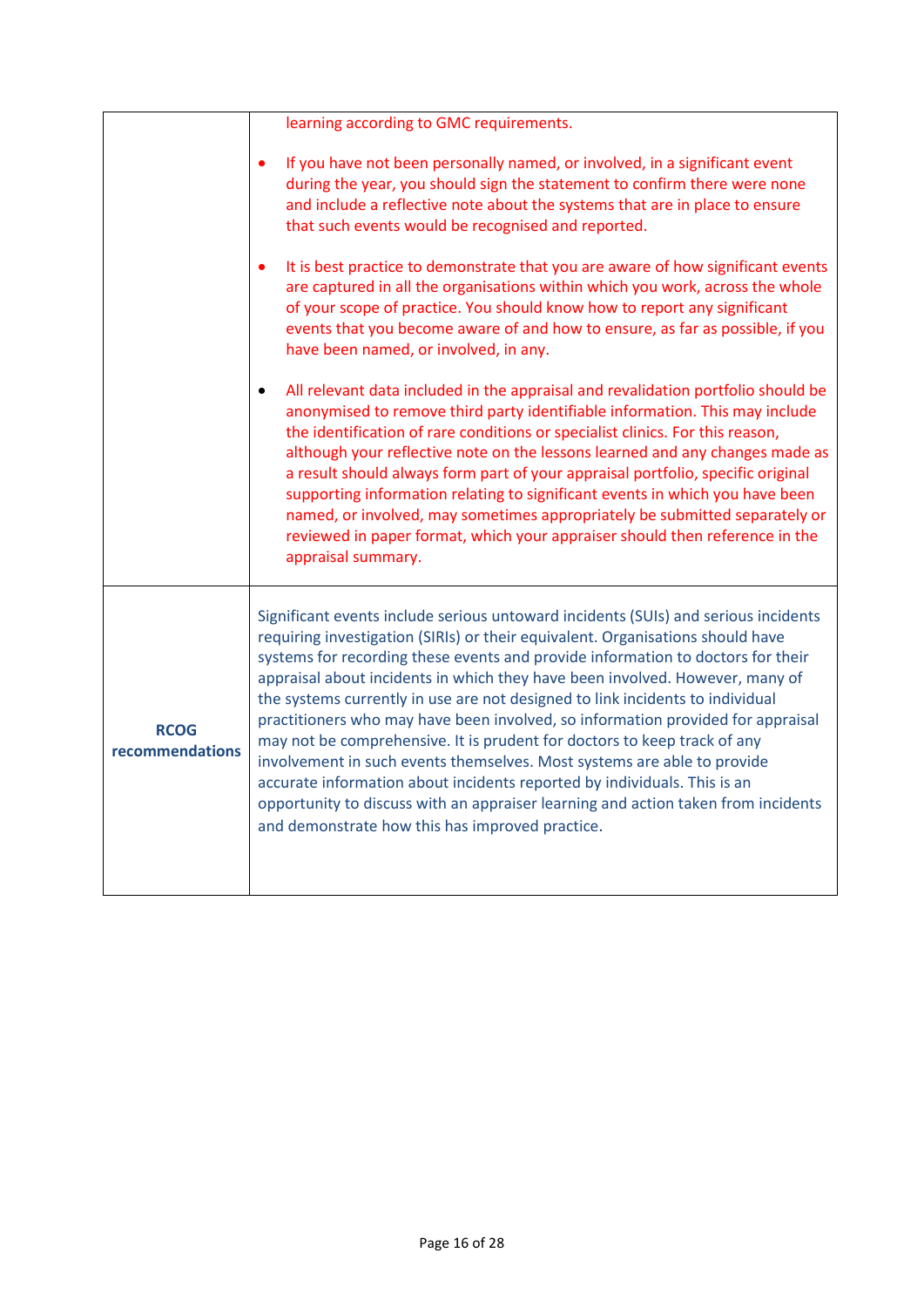### <span id="page-16-0"></span>**3.4. Feedback from patients or those to whom you provide medical services**

The purpose of gathering and reflecting on this feedback

- $\checkmark$  To understand what your patients and others think about the care and services you provide.
- $\checkmark$  To help you identify areas of strength and development, and highlight changes you can make to improve the care or services you provide.
- $\checkmark$  To evaluate whether changes you have made to your practice in light of earlier feedback have had a positive impact.

| <b>GMC</b><br>requirements      | The GMC's requirements<br>At least once in each revalidation cycle you must collect, reflect on and<br>$\bullet$<br>discuss feedback from patients about their experience of you as their doctor.<br>If you do not have patients you should collect feedback from others to whom<br>$\bullet$<br>you provide medical services. If you believe you can't collect such feedback,<br>then you must agree with your responsible officer that you do not need to.<br>Those asked to give you feedback must be chosen from across your whole<br>$\bullet$<br>scope of practice.<br>You should use standard questionnaires that have been validated and are<br>$\bullet$<br>independently administered to maintain objectivity and anonymity. You must<br>agree any alternative approaches with your responsible officer.<br>You should not personally select those asked to give feedback about you, and<br>$\bullet$<br>you should make sure the method used for collecting feedback allows<br>responses to be obtained from a representative sample.<br>You must reflect on what the feedback means for your current and future<br>$\bullet$<br>practice and discuss it at your appraisal. |
|---------------------------------|----------------------------------------------------------------------------------------------------------------------------------------------------------------------------------------------------------------------------------------------------------------------------------------------------------------------------------------------------------------------------------------------------------------------------------------------------------------------------------------------------------------------------------------------------------------------------------------------------------------------------------------------------------------------------------------------------------------------------------------------------------------------------------------------------------------------------------------------------------------------------------------------------------------------------------------------------------------------------------------------------------------------------------------------------------------------------------------------------------------------------------------------------------------------------------------|
| <b>AoRMC</b><br>recommendations | You must reflect on feedback relating to the whole of your scope of practice<br>over the five-year cycle.<br>You may be asked by your appraiser to explain your choice of respondents<br>and how they were selected to provide your formal feedback. Your appraiser<br>will be able to support you in planning how to select an appropriate range of<br>patients to give a full 360-degree view of your practice and avoid any conflicts<br>of interest or appearance of bias.<br>There is no requirement to use the GMC example questionnaire in obtaining<br>٠<br>feedback from your patients. A variety of other questionnaires meeting the<br>GMC guidance have been developed which may be more suitable for your<br>patient groups, professional scope of work, or circumstances.                                                                                                                                                                                                                                                                                                                                                                                                |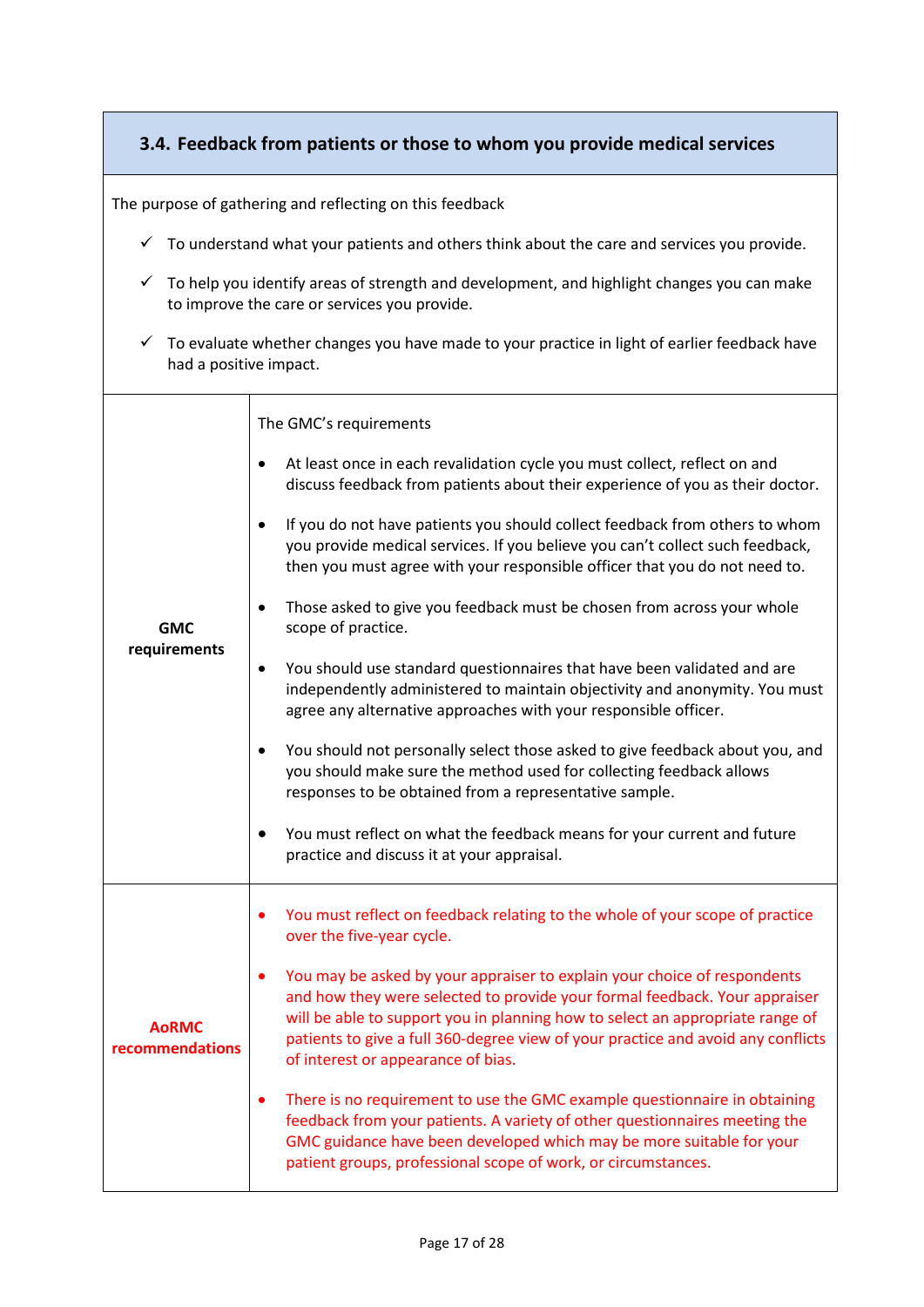<span id="page-17-0"></span>

|                                | If you don't see patients, you should think broadly about who you could<br>٠<br>obtain feedback from, including those to whom you provide medical services,<br>and seek feedback from them if possible. If this is not possible, you must<br>agree that in advance of your revalidation recommendation due date with<br>your responsible officer or suitable person.<br>You may find it helpful to refer to the GMC's webpage containing Patient<br>$\bullet$<br>Feedback Case-studies covering a variety of scenarios. |
|--------------------------------|-------------------------------------------------------------------------------------------------------------------------------------------------------------------------------------------------------------------------------------------------------------------------------------------------------------------------------------------------------------------------------------------------------------------------------------------------------------------------------------------------------------------------|
| <b>RCOG</b><br>recommendations | As with colleague feedback, the critical point about patient feedback is reflection,<br>discussion with the appraiser and identifying opportunities for the further<br>development of the doctor.<br>The RCOG has not developed its own tools for feedback but support the use of<br>the tools that meet the requirements for such tools published by the GMC:<br>https://www.gmc-uk.org/-/media/documents/guidance-on-colleague-and-<br>patient-questionnaire pdf-72399762.pdf                                         |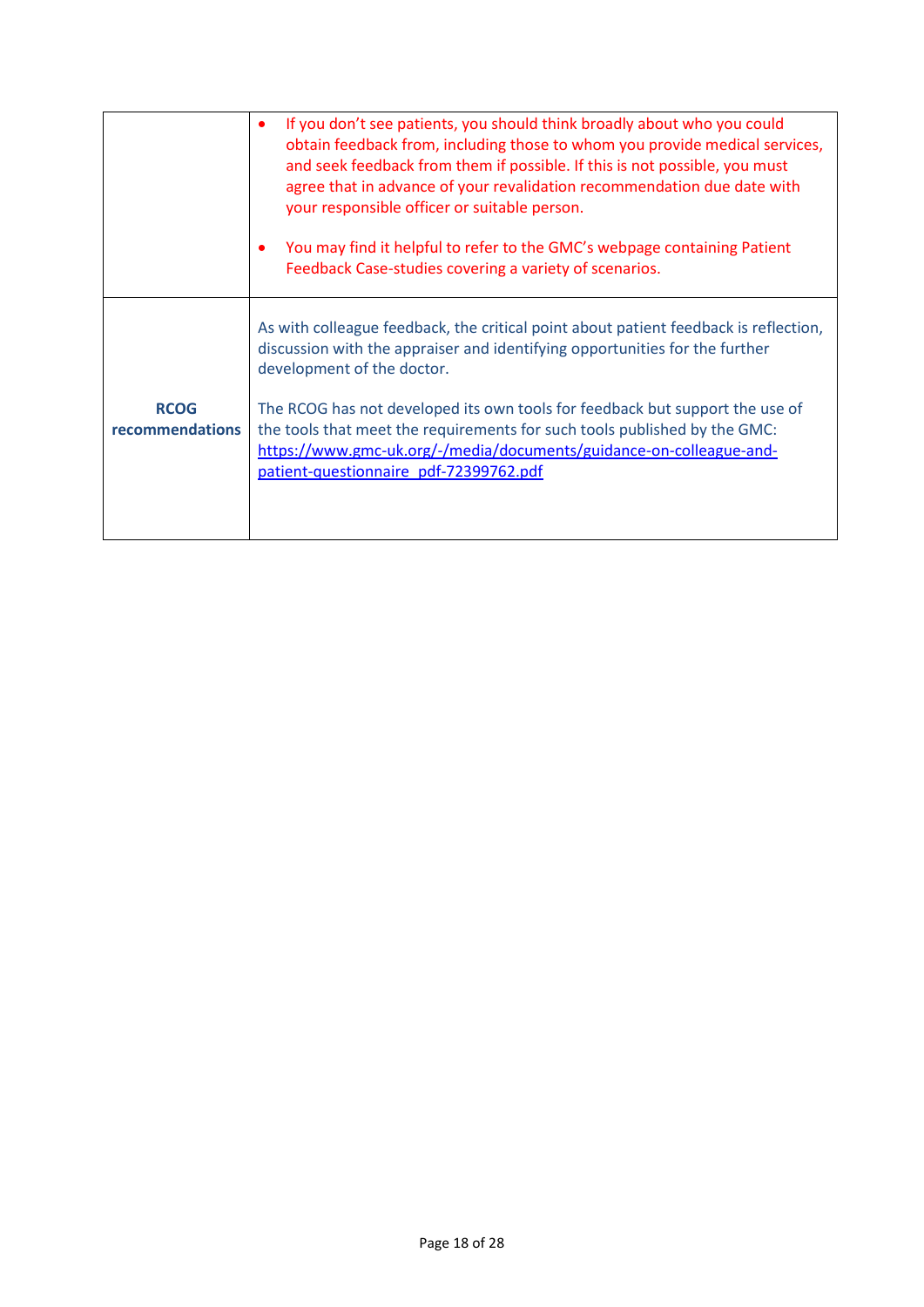### **3.5.Colleague feedback**

The purpose of gathering and reflecting upon colleague feedback

- $\checkmark$  To understand how the range of people you work with view your practice.
- $\checkmark$  To help you identify areas of strength and development, and highlight changes you could make to improve the care or services you provide.
- $\checkmark$  To evaluate whether changes you have made to your practice in light of earlier feedback have had a positive impact.

| <b>GMC</b><br>requirements      | At least once in your revalidation cycle you must collect, reflect on, and<br>٠<br>discuss at your annual appraisal, feedback from your colleagues.                                                                                                                                                                                                                                                                               |
|---------------------------------|-----------------------------------------------------------------------------------------------------------------------------------------------------------------------------------------------------------------------------------------------------------------------------------------------------------------------------------------------------------------------------------------------------------------------------------|
|                                 | The colleagues who are asked to give feedback must be chosen from across<br>$\bullet$<br>your whole scope of practice and must be appropriate and include people<br>from a range of different roles who may not be doctors.                                                                                                                                                                                                       |
|                                 | You must choose colleagues impartially and be able to explain to your<br>$\bullet$<br>appraiser, if asked, why you have chosen the colleagues who have given your<br>feedback.                                                                                                                                                                                                                                                    |
|                                 | Wherever possible you should use standard questionnaires that have been<br>$\bullet$<br>validated and are independently administered to maintain objectivity and<br>confidentiality. You must agree any alternative approaches with your<br>responsible officer.                                                                                                                                                                  |
|                                 | You must reflect on what the feedback means for your current and future<br>$\bullet$<br>practice.                                                                                                                                                                                                                                                                                                                                 |
| <b>AoRMC</b><br>recommendations | You must reflect on feedback relating to the whole of your scope of practice<br>٠<br>over the five-year cycle.                                                                                                                                                                                                                                                                                                                    |
|                                 | You may be asked by your appraiser to explain your choice of respondents<br>$\bullet$<br>and how they were selected to provide your formal feedback. Your appraiser<br>will be able to support you in planning how to select an appropriate range of<br>colleagues to give a full 360-degree view of your practice and avoid any<br>conflicts of interest or appearance of bias.                                                  |
|                                 | There is no requirement to use the GMC example questionnaire in obtaining<br>$\bullet$<br>feedback from your colleagues. The expectation is that feedback is collected<br>using standardised questionnaires that comply with GMC guidance in this<br>area. A variety of other questionnaires meeting the GMC guidance have been<br>developed which may be more suitable for your professional scope of work,<br>or circumstances. |
|                                 | For some parts of your scope of practice, such as teaching and training, or<br>$\bullet$<br>appraising, it may not be possible to seek feedback in a way that meets all the                                                                                                                                                                                                                                                       |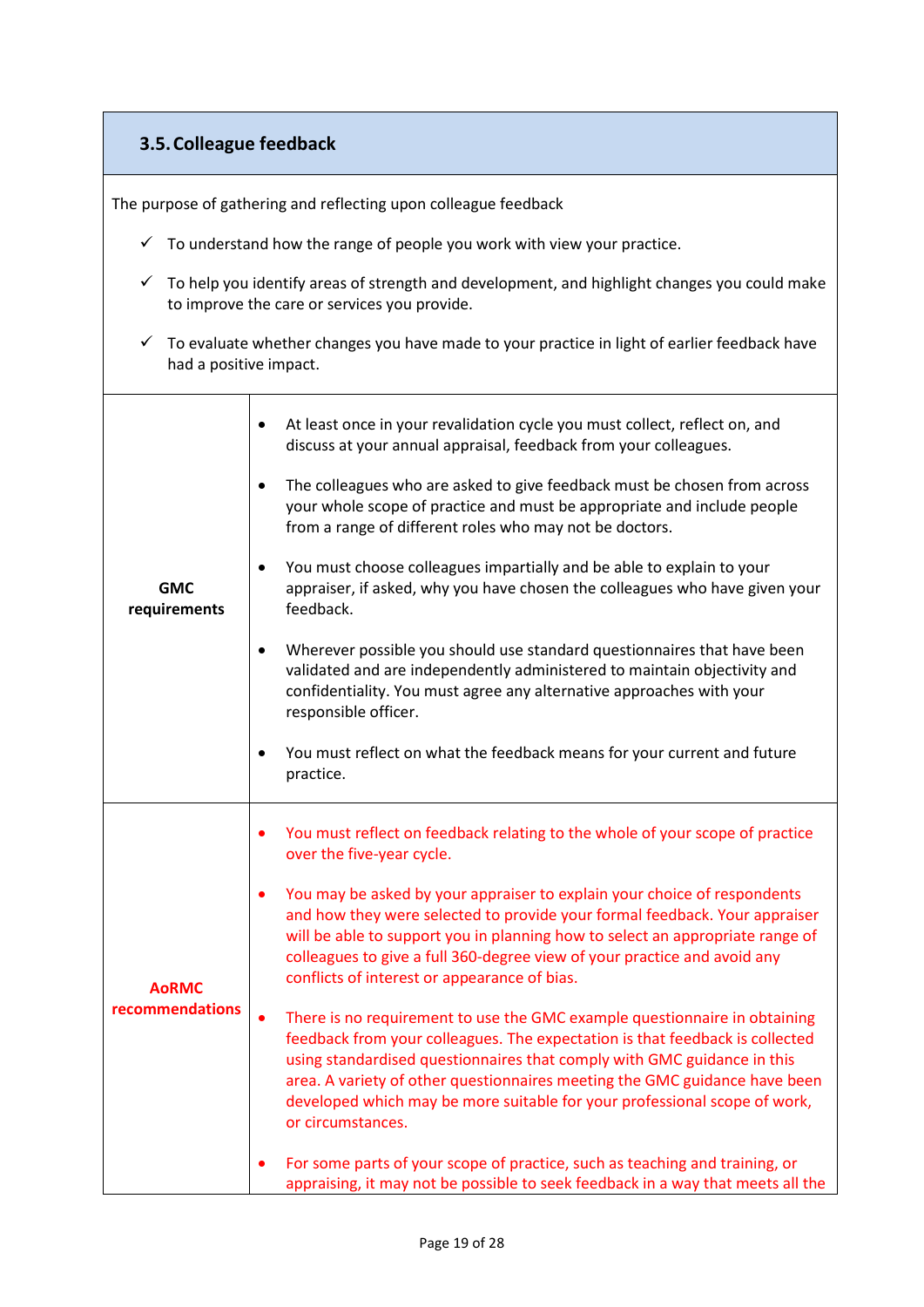<span id="page-19-0"></span>

|                                | GMC guidance. You are expected to seek and act on feedback about all parts<br>of your scope of practice over the five-year cycle, so you should choose an<br>appropriate way to get meaningful feedback and discuss it with your<br>appraiser. If there is an element of your practice for which you don't think you<br>can collect colleague feedback you should discuss and agree this with your<br>appraiser in advance.                                                                                                                                                                                                                                                                                                                                                                                                                                                                                                                                                                                                                                                                                                                                                                                                                                                                                                                                                                                                                                                                                                                                                                                                                                                                                     |
|--------------------------------|-----------------------------------------------------------------------------------------------------------------------------------------------------------------------------------------------------------------------------------------------------------------------------------------------------------------------------------------------------------------------------------------------------------------------------------------------------------------------------------------------------------------------------------------------------------------------------------------------------------------------------------------------------------------------------------------------------------------------------------------------------------------------------------------------------------------------------------------------------------------------------------------------------------------------------------------------------------------------------------------------------------------------------------------------------------------------------------------------------------------------------------------------------------------------------------------------------------------------------------------------------------------------------------------------------------------------------------------------------------------------------------------------------------------------------------------------------------------------------------------------------------------------------------------------------------------------------------------------------------------------------------------------------------------------------------------------------------------|
| <b>RCOG</b><br>recommendations | The RCOG has not developed its own tools for feedback but support the use of<br>the tools that meet the requirements for such tools published by the GMC:<br>https://www.gmc-uk.org/-/media/documents/guidance-on-colleague-and-<br>patient-questionnaire pdf-72399762.pdf<br>For feedback to be useful, this sets out a number of conditions should be met:<br>The process includes a self-assessment element<br>$\bullet$<br>Benchmarked data against doctors in the same specialty are used<br>$\bullet$<br>whenever available<br>A range of professional colleagues who are representative across the<br>scope of work of the doctor are selected, including those in line<br>management positions, such as clinical director, peers, nurses, midwives,<br>allied health professionals and junior doctors<br>Feedback from colleagues for non-clinical work is included for doctors<br>$\bullet$<br>whose scope of work includes significant non-clinical work, such as<br>feedback on teaching and training, and on leadership roles<br>Participants are made aware of the importance of feedback for the<br>development of the doctor, and the importance of constructive feedback<br>including using open text boxes<br>Questionnaires are administered independently of doctor and appraiser<br>The doctor has reflected in a meaningful way on the feedback received<br>$\bullet$<br>Appraisers are trained in discussing feedback in a constructive manner,<br>$\bullet$<br>including discussion about significant divergence between self-<br>assessment and colleague assessment<br>The appraisal discussion is focused on how feedback can be used<br>positively in the development of the doctor. |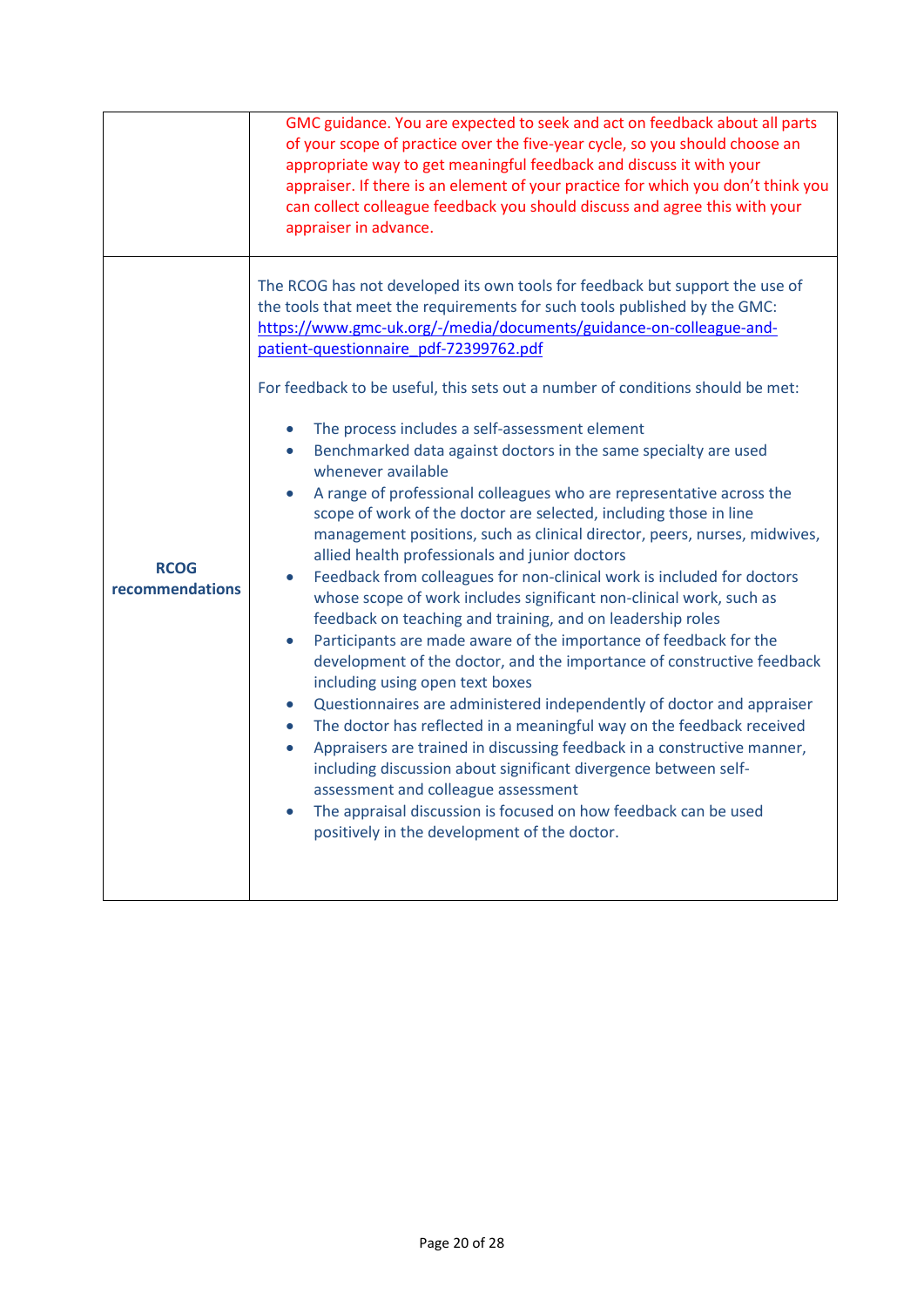|                                 | 3.6. Review of compliments and complaints                                                                                                                                                                                                                                                                                                                                                                                                                                                                                                                                                                                                                                                                                                                                                                                                                                                                                                                                                                   |
|---------------------------------|-------------------------------------------------------------------------------------------------------------------------------------------------------------------------------------------------------------------------------------------------------------------------------------------------------------------------------------------------------------------------------------------------------------------------------------------------------------------------------------------------------------------------------------------------------------------------------------------------------------------------------------------------------------------------------------------------------------------------------------------------------------------------------------------------------------------------------------------------------------------------------------------------------------------------------------------------------------------------------------------------------------|
|                                 | The purpose of gathering and reflecting on compliments and complaints                                                                                                                                                                                                                                                                                                                                                                                                                                                                                                                                                                                                                                                                                                                                                                                                                                                                                                                                       |
| ✓                               | To identify areas of good practice, strengths and what you do well.                                                                                                                                                                                                                                                                                                                                                                                                                                                                                                                                                                                                                                                                                                                                                                                                                                                                                                                                         |
| ✓                               | To identify areas for improvement, lessons learned and any changes to be made as a result.                                                                                                                                                                                                                                                                                                                                                                                                                                                                                                                                                                                                                                                                                                                                                                                                                                                                                                                  |
| ✓                               | To demonstrate you value patients' and others' concerns and comments about your work by<br>making changes as a result of the feedback you have received.                                                                                                                                                                                                                                                                                                                                                                                                                                                                                                                                                                                                                                                                                                                                                                                                                                                    |
| <b>GMC</b><br>requirements      | You must declare and reflect on all formal complaints made about you at your<br>$\bullet$<br>appraisal for revalidation. You should also reflect upon any complaints you<br>receive outside of formal complaints procedures, where these provide useful<br>learning.<br>You do not have to discuss every complaint at your appraisal. You should<br>$\bullet$<br>select those that evidence your insight and learning into your practice, and<br>those that have caused you to make a change to your practice. You must be<br>able to explain to your appraiser, if asked, why you have chosen these<br>complaints over others as part of your appraisal discussion.<br>At your appraisal, you should discuss your insight and learning from the<br>$\bullet$<br>complaints and demonstrate how you have reflected on your practice and<br>what changes you have made or intend to make.<br>You should follow the same principles for collecting, discussing and reflecting<br>$\bullet$<br>on compliments. |
| <b>AoRMC</b><br>recommendations | <b>Compliment</b><br>You should reflect on any compliments you have received annually.<br>You should include a reflective note, rather than original material, in your<br>٠<br>submitted appraisal portfolio, due to the difficulties with anonymising data,<br>and keep any original cards or letters, if you wish, securely in a paper<br>portfolio. Such original data, if shared with your appraiser, can be referenced<br>in the appraisal summary to preserve the anonymity of the sender without<br>defacing the source material.<br><b>Complaints</b><br>Complaints should be seen as another type of feedback, allowing doctors and<br>$\bullet$<br>organisations to review and further develop their practice and to make<br>patient-centred improvements.<br>All organisations where doctors work should have appropriate complaints                                                                                                                                                             |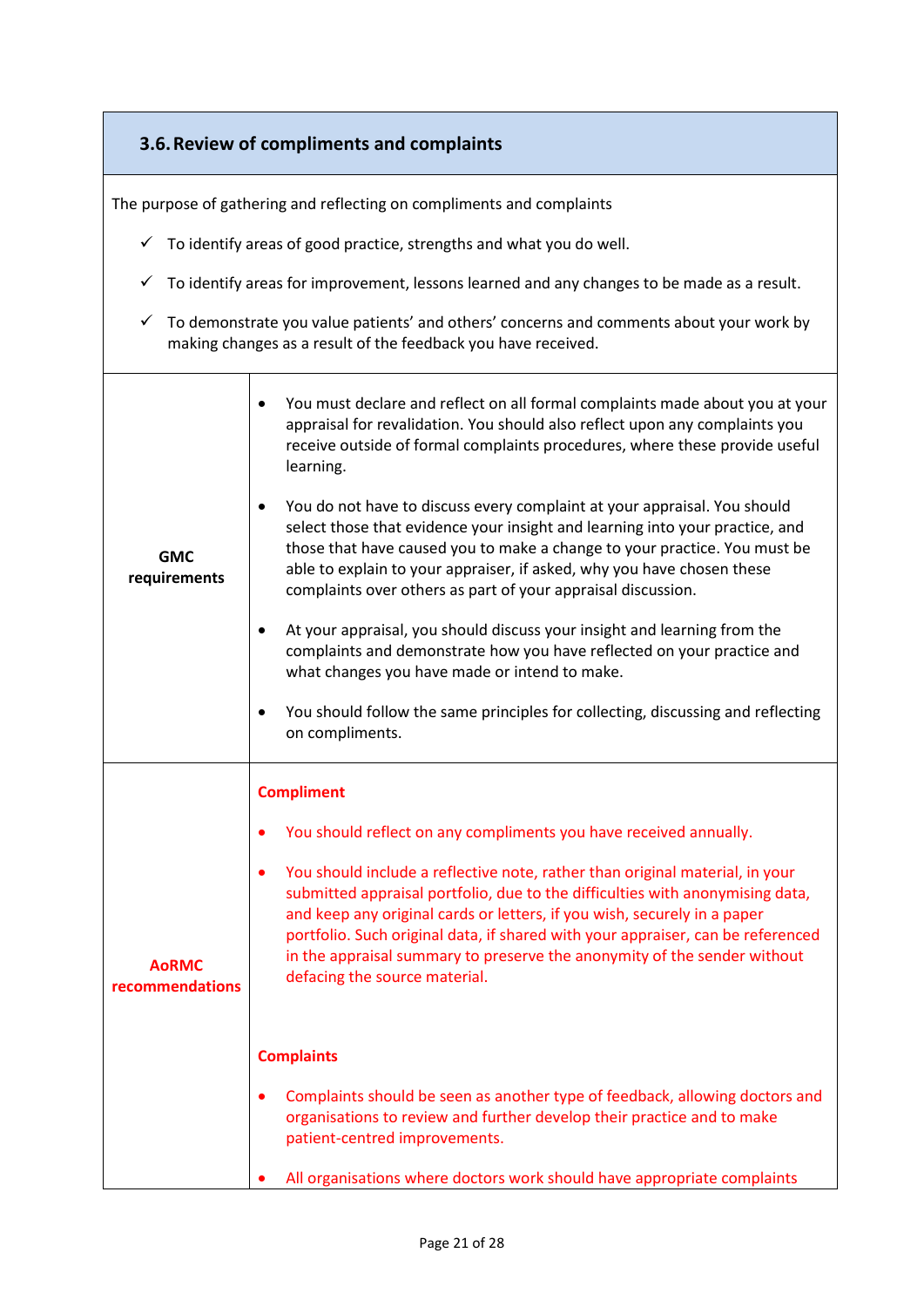<span id="page-21-0"></span>

|                                | procedures, which should include all doctors who work in that organisation,<br>including locums.                                                                                                                                                                                                                                                                                                                                                                                                          |
|--------------------------------|-----------------------------------------------------------------------------------------------------------------------------------------------------------------------------------------------------------------------------------------------------------------------------------------------------------------------------------------------------------------------------------------------------------------------------------------------------------------------------------------------------------|
|                                | You should be aware of the complaints procedures for all the organisations in<br>$\bullet$<br>which you work and be kept fully informed of all formal complaints in which<br>you are named.                                                                                                                                                                                                                                                                                                               |
|                                | You should include your reflection on all formal complaints in which you have<br>$\bullet$<br>been named, or involved, in your supporting information for your appraisal<br>every year, although if the complaint is not yet resolved your reflection may<br>be incomplete.                                                                                                                                                                                                                               |
|                                | Your reflections should consider how the complaint arose, your response and<br>٠<br>any further actions taken, or to be taken (and the results of those changes<br>once available).                                                                                                                                                                                                                                                                                                                       |
|                                | You do not have to discuss your reflection on every complaint at your<br>$\bullet$<br>appraisal if it has been fully discussed elsewhere but you should always<br>declare all complaints and provide your personal reflection in the supporting<br>information.                                                                                                                                                                                                                                           |
|                                | You may not have been personally named, or involved, in any complaints<br>٠<br>during the year, in which case you should declare that.                                                                                                                                                                                                                                                                                                                                                                    |
|                                | If a complaint in which you have been named remains unresolved over several<br>$\bullet$<br>years, you do not need to reflect on it in detail at every appraisal if no<br>significant progress has been made, but you should acknowledge that there is<br>an ongoing complaint every year in your annual declaration and include<br>reflection about it at least once in every revalidation cycle.                                                                                                        |
|                                | All relevant data included in the appraisal and revalidation portfolio should be<br>$\bullet$<br>anonymised to remove any third party identifiable information. For this<br>reason, although your reflection on any complaint should always form part of<br>your appraisal portfolio, specific original supporting information relating to<br>complaints should be shared with your appraiser separately and discussed at<br>appraisal so that your appraiser can comment on it in the appraisal summary. |
| <b>RCOG</b><br>recommendations | Complaints and compliments are another form of feedback. Both can be at an<br>individual or team level. As with all feedback, both should be used to further a<br>doctor's development, through reflection and action. Reflecting on the positive in<br>compliments can be just as educational as the learning from complaints. Take<br>care not to include any identifiable personal data in this category.                                                                                              |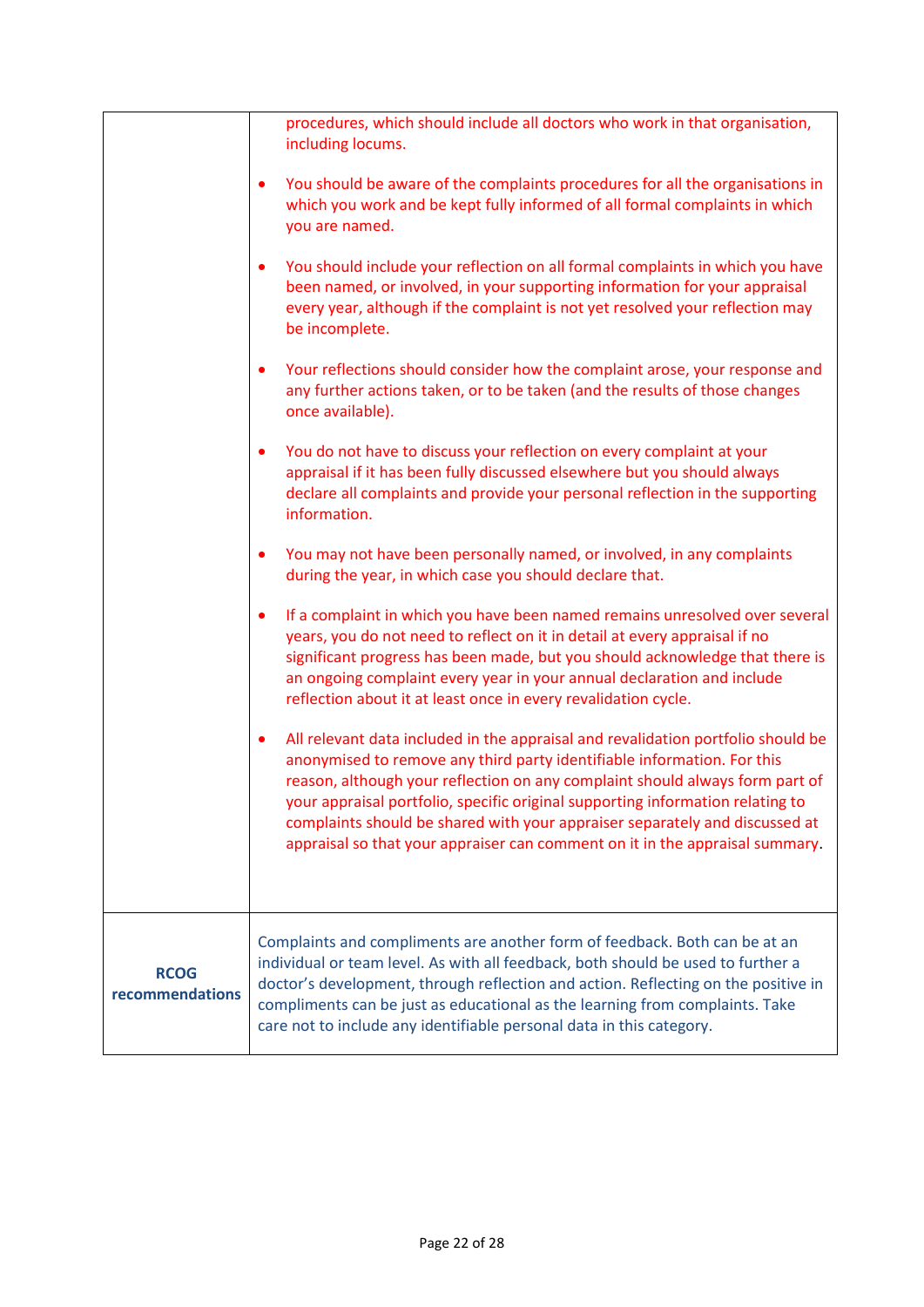# **4. Additional information required for appraisal**

<span id="page-22-0"></span>

| 4.1. Information about your practice |                                                                                                                                                                                                                                                                                                                                                                                                                                                                                                                                                                                                                                                                                                                                                                                                                                                                          |
|--------------------------------------|--------------------------------------------------------------------------------------------------------------------------------------------------------------------------------------------------------------------------------------------------------------------------------------------------------------------------------------------------------------------------------------------------------------------------------------------------------------------------------------------------------------------------------------------------------------------------------------------------------------------------------------------------------------------------------------------------------------------------------------------------------------------------------------------------------------------------------------------------------------------------|
| <b>GMC</b><br>requirements           | Personal details including your GMC reference number                                                                                                                                                                                                                                                                                                                                                                                                                                                                                                                                                                                                                                                                                                                                                                                                                     |
| <b>AoRMC</b><br>recommendations      | The GMC requires you to keep your basic personal details up-to-date and to<br>include them in your appraisal portfolio.<br>Your medical and professional qualifications should also be included.                                                                                                                                                                                                                                                                                                                                                                                                                                                                                                                                                                                                                                                                         |
| <b>RCOG</b><br>recommendations       | $\checkmark$ GMC number<br>demographic and relevant personal information and qualifications<br>✓<br>self-declaration of no change, or an update identifying changes                                                                                                                                                                                                                                                                                                                                                                                                                                                                                                                                                                                                                                                                                                      |
| <b>GMC</b><br>requirements           | Details of the organisations and locations where you have worked as a doctor<br>since your last appraisal, and the roles or posts held                                                                                                                                                                                                                                                                                                                                                                                                                                                                                                                                                                                                                                                                                                                                   |
| <b>AoRMC</b><br>recommendations      | The requirement to provide details of all the places you have worked as a licensed<br>doctor since your last appraisal has been clarified and will be important,<br>particularly to locum doctors who may work in many places. The Academy<br>strongly recommends that you keep a log of all the places that you work and<br>provide the contact details in your appraisal portfolio.                                                                                                                                                                                                                                                                                                                                                                                                                                                                                    |
| <b>GMC</b><br>requirements           | A comprehensive description of the scope and nature of your practice                                                                                                                                                                                                                                                                                                                                                                                                                                                                                                                                                                                                                                                                                                                                                                                                     |
| <b>AoRMC</b><br>recommendations      | You need to clarify your scope of practice, because you are required to<br>٠<br>provide supporting information to demonstrate the quality of your work<br>against the standards in Good medical practice (GMC, 2013) for the scope of<br>practice that you actually do, not what you historically qualified for.<br>It is important to think broadly and include all clinical roles (including<br>٠<br>voluntary work) whether in the NHS or private practice, working for a charity<br>or in a voluntary capacity, paid or unpaid.<br>If you hold a licence to practise then you must additionally declare, in your<br>٠<br>scope of work, all roles in which you provide 'medical services' according to<br>the GMC definition, such as training, academic, leadership, management and<br>medico-political roles, and provide the necessary supporting information for |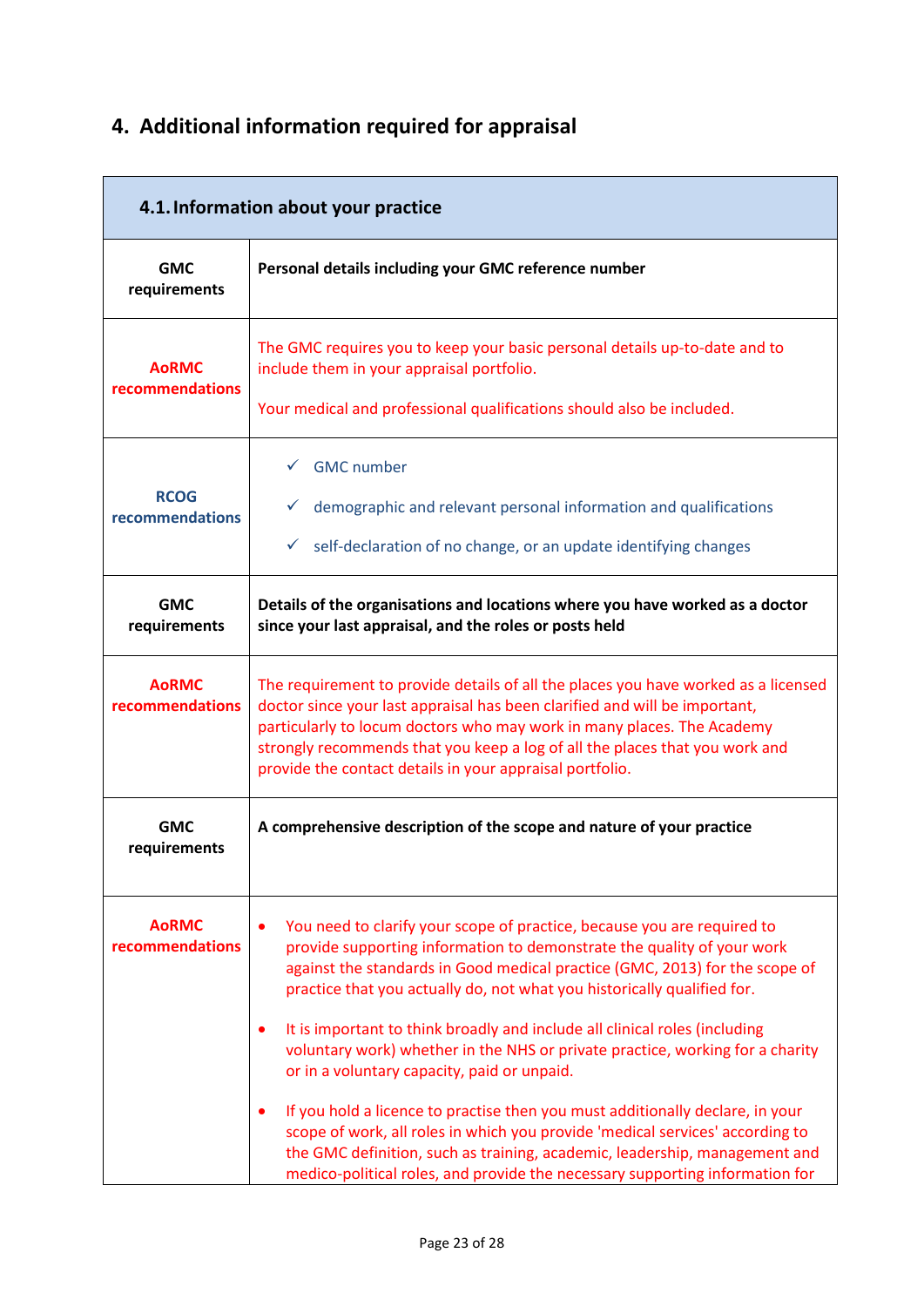|                                 | those roles too.                                                                                                                                                                                                                                                                                                                                                                                                                                                                                                                                                                                                                                                                                                                                                                                                                                                                                                                                       |
|---------------------------------|--------------------------------------------------------------------------------------------------------------------------------------------------------------------------------------------------------------------------------------------------------------------------------------------------------------------------------------------------------------------------------------------------------------------------------------------------------------------------------------------------------------------------------------------------------------------------------------------------------------------------------------------------------------------------------------------------------------------------------------------------------------------------------------------------------------------------------------------------------------------------------------------------------------------------------------------------------|
|                                 | Any work undertaken outside the UK should be identified.                                                                                                                                                                                                                                                                                                                                                                                                                                                                                                                                                                                                                                                                                                                                                                                                                                                                                               |
|                                 | An approximate indication of the proportion of time that you spend on each<br>$\bullet$<br>activity should be provided.                                                                                                                                                                                                                                                                                                                                                                                                                                                                                                                                                                                                                                                                                                                                                                                                                                |
|                                 | Any separate role which requires a licence to practise for a different<br>$\bullet$<br>organisation, employer, or as an individual, in public or private practice, needs<br>to be included so that the responsible officer (RO) knows where to seek<br>assurance that you are fit to practise. It is best practice to include the contact<br>details, where applicable, for each organisation or employer, to facilitate the<br>transfer of information to the RO, and to be aware of the clinical governance<br>arrangements in place. The RO may request confirmation, from each part of<br>your scope of practice outside the designated body, that there are no<br>outstanding clinical governance issues, concerns or investigations, or request<br>an up-to-date status report on any progress made, before making your<br>revalidation recommendation.<br>If appropriate, summarise any anticipated changes in the pattern of your<br>$\bullet$ |
|                                 | professional work over the next year, so that these can be discussed with your<br>appraiser.                                                                                                                                                                                                                                                                                                                                                                                                                                                                                                                                                                                                                                                                                                                                                                                                                                                           |
| <b>RCOG</b><br>recommendations  | description of your whole practice covering the period since your last<br>✓<br>appraisal                                                                                                                                                                                                                                                                                                                                                                                                                                                                                                                                                                                                                                                                                                                                                                                                                                                               |
|                                 | $\checkmark$ current job plan (if required for reference)                                                                                                                                                                                                                                                                                                                                                                                                                                                                                                                                                                                                                                                                                                                                                                                                                                                                                              |
|                                 | any significant changes in your professional practice<br>$\checkmark$                                                                                                                                                                                                                                                                                                                                                                                                                                                                                                                                                                                                                                                                                                                                                                                                                                                                                  |
|                                 | extended clinical and non-clinical activities                                                                                                                                                                                                                                                                                                                                                                                                                                                                                                                                                                                                                                                                                                                                                                                                                                                                                                          |
|                                 | any other relevant information for your field of practice<br>✓                                                                                                                                                                                                                                                                                                                                                                                                                                                                                                                                                                                                                                                                                                                                                                                                                                                                                         |
| <b>GMC</b><br>requirements      | A record of your annual whole practice appraisals, including confirmation<br>whether you are in any revalidation non-engagement, licence withdrawal or<br>appeal process                                                                                                                                                                                                                                                                                                                                                                                                                                                                                                                                                                                                                                                                                                                                                                               |
| <b>AoRMC</b><br>recommendations | Any concerns identified in the previous appraisal should be documented as having<br>been satisfactorily addressed (or satisfactory progress made), even if you have<br>been revalidated since your last appraisal.                                                                                                                                                                                                                                                                                                                                                                                                                                                                                                                                                                                                                                                                                                                                     |
| <b>RCOG</b><br>recommendations  | signed-off appraisal portfolio record and satisfactory outcomes of<br>previous appraisal                                                                                                                                                                                                                                                                                                                                                                                                                                                                                                                                                                                                                                                                                                                                                                                                                                                               |
|                                 | evidence of appraisals (if undertaken) from other organisations<br>✓                                                                                                                                                                                                                                                                                                                                                                                                                                                                                                                                                                                                                                                                                                                                                                                                                                                                                   |
|                                 | confirmation that previous actions/concerns have been addressed<br>✓                                                                                                                                                                                                                                                                                                                                                                                                                                                                                                                                                                                                                                                                                                                                                                                                                                                                                   |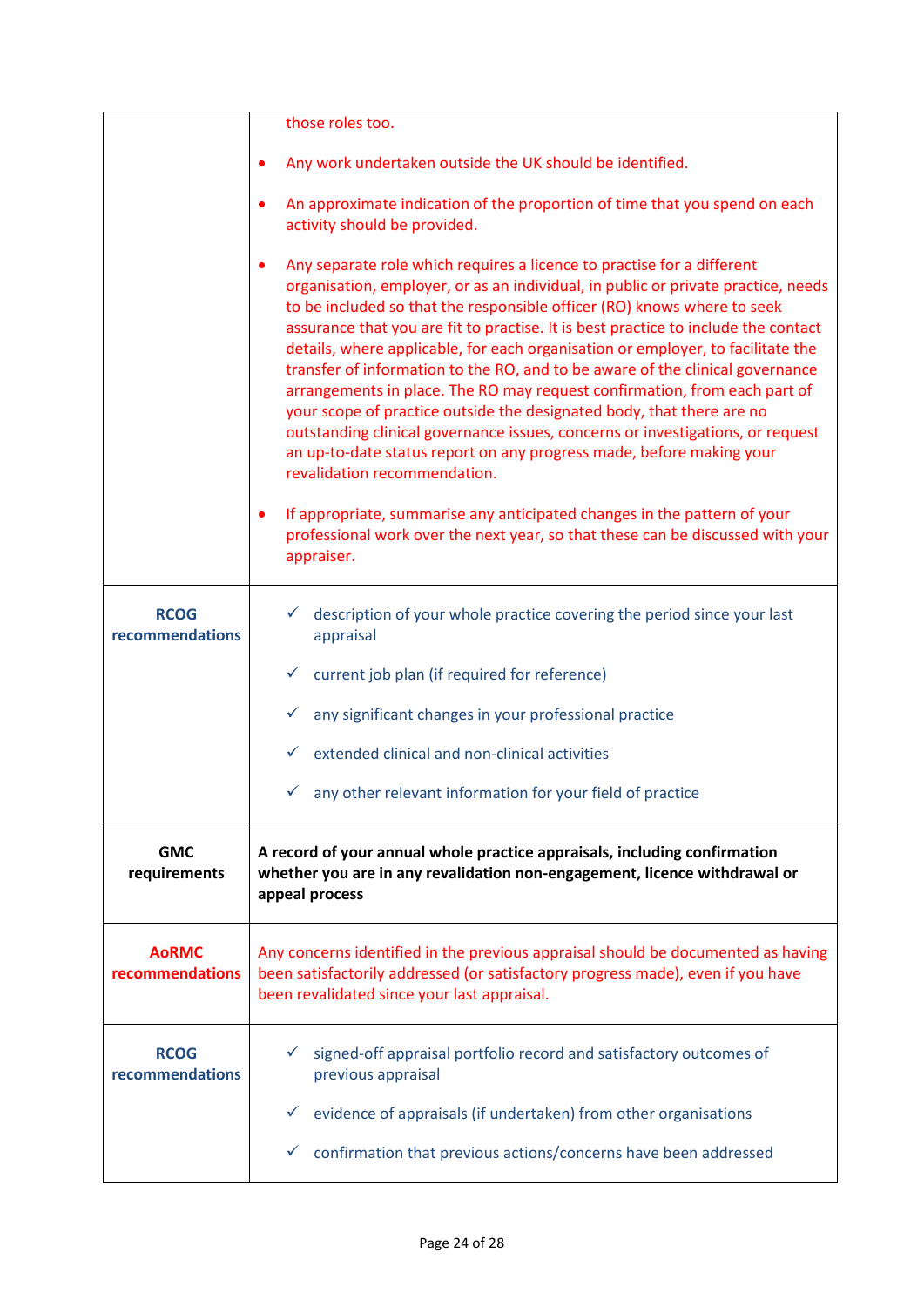<span id="page-24-0"></span>

| <b>GMC</b><br>requirements      | Your personal development plans and their reviews                                                                                                                                                                                                                                                                                                                                                                                            |
|---------------------------------|----------------------------------------------------------------------------------------------------------------------------------------------------------------------------------------------------------------------------------------------------------------------------------------------------------------------------------------------------------------------------------------------------------------------------------------------|
| <b>AoRMC</b><br>recommendations | The GMC requires you to review your personal development plan (PDP) each<br>$\bullet$<br>year to make sure it reflects your needs as defined by the portfolio of<br>supporting information and the appraisal discussion. The PDP is a matter for<br>agreement between you and your appraiser. There is no GMC requirement<br>about the number of PDP goals you should include or if those goals should be<br>clinical or non-clinical.       |
|                                 | If you have made additions to your own PDP during the year, these should be<br>$\bullet$<br>confirmed with your appraiser as being relevant and should be carried<br>forward into the next PDP if required. Similarly, any outstanding PDP<br>objectives that are still relevant should be carried over to the newly-agreed<br>PDP.                                                                                                          |
|                                 | In some cases, where you have come from abroad, or circumstances have<br>٠<br>changed significantly during the year, it is possible that you will not have had<br>a previous PDP or made any progress with any of your previous year's PDP<br>goals. You should discuss the reasons for this at your appraisal and your<br>appraiser will sign a 'disagree' statement to indicate this and insert the<br>explanation in the comments section |
| <b>RCOG</b><br>recommendations  | current personal development plan (PDP) with agreed objectives from<br>previous appraisal                                                                                                                                                                                                                                                                                                                                                    |
|                                 | details of any new objectives added since last appraisal or to be added<br>$\checkmark$<br>access to previous PDPs                                                                                                                                                                                                                                                                                                                           |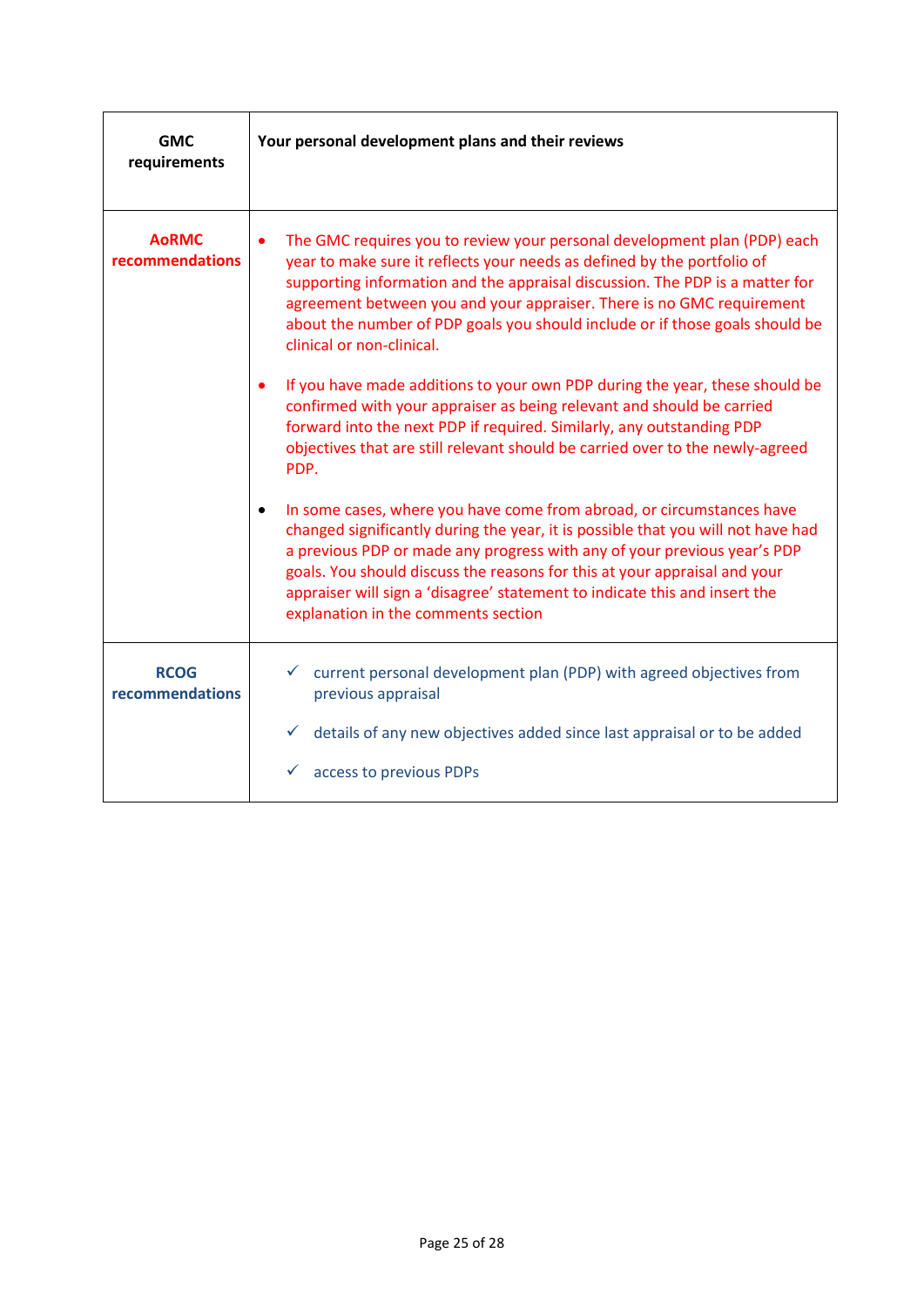<span id="page-25-0"></span>

| 4.2. Probity statement          |                                                                                                                                                                                                                                                                                                                                                                                                              |
|---------------------------------|--------------------------------------------------------------------------------------------------------------------------------------------------------------------------------------------------------------------------------------------------------------------------------------------------------------------------------------------------------------------------------------------------------------|
|                                 | Probity is at the heart of medical professionalism and means being honest and<br>trustworthy and acting with integrity. Not providing honest and accurate<br>information required for your appraisal will raise a question about your probity. A<br>statement of probity is a declaration that you accept the professional obligations<br>placed on you in Good medical practice in relation to probity.     |
|                                 | Good medical practice gives guidance on issues of probity as follows:                                                                                                                                                                                                                                                                                                                                        |
|                                 | Research (paragraphs 17 and 67)<br>$\circ$                                                                                                                                                                                                                                                                                                                                                                   |
|                                 | Holding adequate and appropriate insurance or indemnity (paragraph 63)<br>$\circ$                                                                                                                                                                                                                                                                                                                            |
| <b>GMC</b><br>requirements      | Being honest and trustworthy (paragraphs 65-67)<br>O                                                                                                                                                                                                                                                                                                                                                         |
|                                 | Providing and publishing information about your services (paragraph 70)<br>$\circ$                                                                                                                                                                                                                                                                                                                           |
|                                 | Writing reports and CVs, giving evidence and signing documents (paragraph<br>$\circ$<br>71)                                                                                                                                                                                                                                                                                                                  |
|                                 | Cautions, official inquiries, criminal offences, findings against your<br>O<br>registration, and suspensions and restrictions on your practice (paragraphs<br>$72 - 76$                                                                                                                                                                                                                                      |
|                                 | Financial and commercial dealings and conflicts of interest (paragraphs 77-<br>$\circ$<br>80)                                                                                                                                                                                                                                                                                                                |
|                                 | You should confirm that:                                                                                                                                                                                                                                                                                                                                                                                     |
|                                 | You have adequate and appropriate indemnity cover across the full scope of<br>your work.                                                                                                                                                                                                                                                                                                                     |
|                                 | You have declared and discussed conflicts of interest and potential bias arising<br>from your scope of work.                                                                                                                                                                                                                                                                                                 |
| <b>AoRMC</b><br>recommendations | If you have become aware of any issues relating to the conduct, professional<br>٠<br>performance or health of yourself or of those with whom you work that may<br>pose a risk to patient safety or dignity (for example undermining, bullying or<br>harassment), that you have taken appropriate steps without delay, so that the<br>concerns could be investigated, and patients protected where necessary. |
|                                 | If you have been requested to present any specific item(s) of supporting<br>$\bullet$<br>information for discussion at appraisal, you have done so.                                                                                                                                                                                                                                                          |
| <b>RCOG</b><br>recommendations  | signed probity self-declaration                                                                                                                                                                                                                                                                                                                                                                              |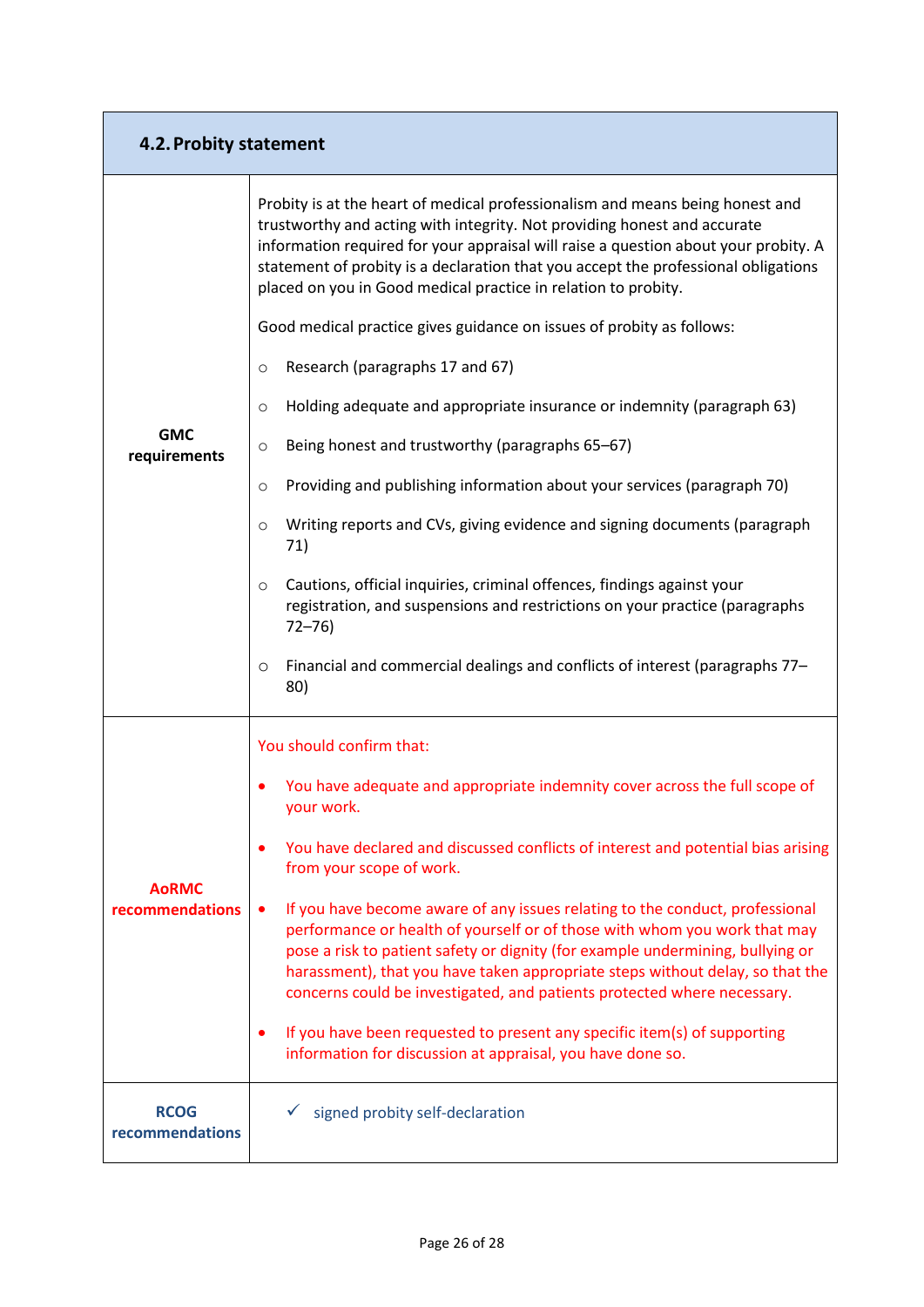| 4.3. Health statement                  |                                                                                                                                                                                                                                                                                                                                                                                                                                                     |
|----------------------------------------|-----------------------------------------------------------------------------------------------------------------------------------------------------------------------------------------------------------------------------------------------------------------------------------------------------------------------------------------------------------------------------------------------------------------------------------------------------|
| <b>GMC</b><br>requirements             | Your supporting information should include a signed self-declaration confirming<br>the absence of any medical condition that could pose a risk to patients and that<br>you comply with the health and safety obligations for doctors as set out in Good<br>Medical Practice. The scope of your declaration should reflect the nature of your<br>work and any specialty-specific requirements.                                                       |
| <b>AoRMC</b><br><b>recommendations</b> | To maintain your 'fitness' to practise, you have a responsibility to look after your<br>physical, mental and emotional wellbeing. It is appropriate to use your appraisal<br>to reflect on how you maintain your health and wellbeing. If you have a health<br>condition that could impact on patient care, it is best practice to reflect on any<br>reasonable adjustments that you have made to ensure that patient safety is not<br>compromised. |
| <b>RCOG</b><br>recommendations         | signed health self-declaration                                                                                                                                                                                                                                                                                                                                                                                                                      |

T

÷